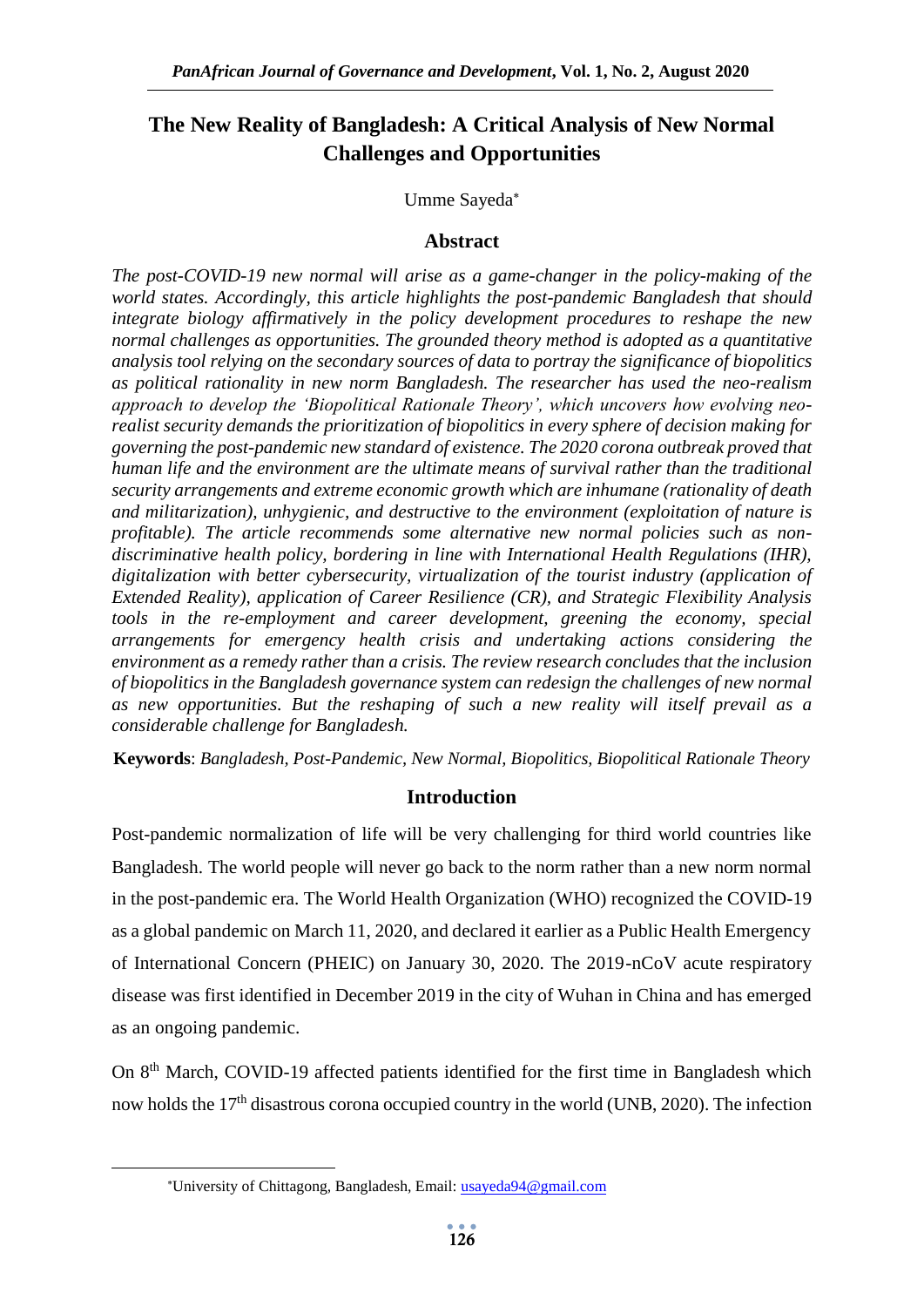rate is currently 20.30 percent (3,04,583); the recovery rate is 63.52 percent (1,93,458), and the death rate stands at 1.35 percent (4,127), according to the official statement of the Institute of Epidemiology Disease Control and Research (IDCR) till 28<sup>th</sup> August (Covid-19: 45 dies, 2020). The average dealing of Bangladesh with the pandemic lacked the 'whole-of-nation' collaboration, maintained a culture of information secrecy, and corrupted the biopolitical measures. The new normal reconstruction and securitization process will be very challenging for Bangladesh because the global pandemic conditioned the world system to reshape the policy priorities by taking the biopolitics as primary rationality.

Substantial contemporary research works highlight the importance of biology as a political rationality for humankind's survival from the  $20<sup>th</sup>$  century. Concurrent pandemic stressed the significance of biopolitics by uncovering the failure of ill-structured political and economic systems of countries. Researchers extended biology to the environment and climate for ensuring the ecological, mental, and physical well-being of humanity (Spash, 2020). The present study develops the Biopolitical Rationale Theory to explore the recommended policy strategy needed for the reconstruction of COVID-19 devastations based on Neorealism. The theory was formulated using the grounded theory methodology. The present analysis applied the hypothesis of Bangladesh's post-pandemic normalization challenges. The overall aim of the study was to portray the necessity of the incorporation of affirmative biological politics in the decision-making process of Bangladesh to overcome the difficult challenges of the upcoming normal.

## **Materials and Methods**

The qualitative research aimed to illustrate the prioritization of biopolitics as a new norm of the post-pandemic era by using the flexible methodological strategies of grounded theory. The idea is grounded in actual data, and it involves the collection and systematic analysis of data. And the central idea stands as the grounded theory which consists of data collection and analysis, coding of the data into concepts and categories, formulating a thematic framework through interpretative analysis, memoing, and integrating the categories and subcategories. Using the neorealism approach of international relations as a qualitative analytic tool, the researcher tried to look into the Biopolitical Rationale Theory. The view demonstrates the new expected survival of humanity, domestic and international politics, and the economy vested in the biopolitical policy strategy. The study applied the idea to the new normal challenges of Bangladesh.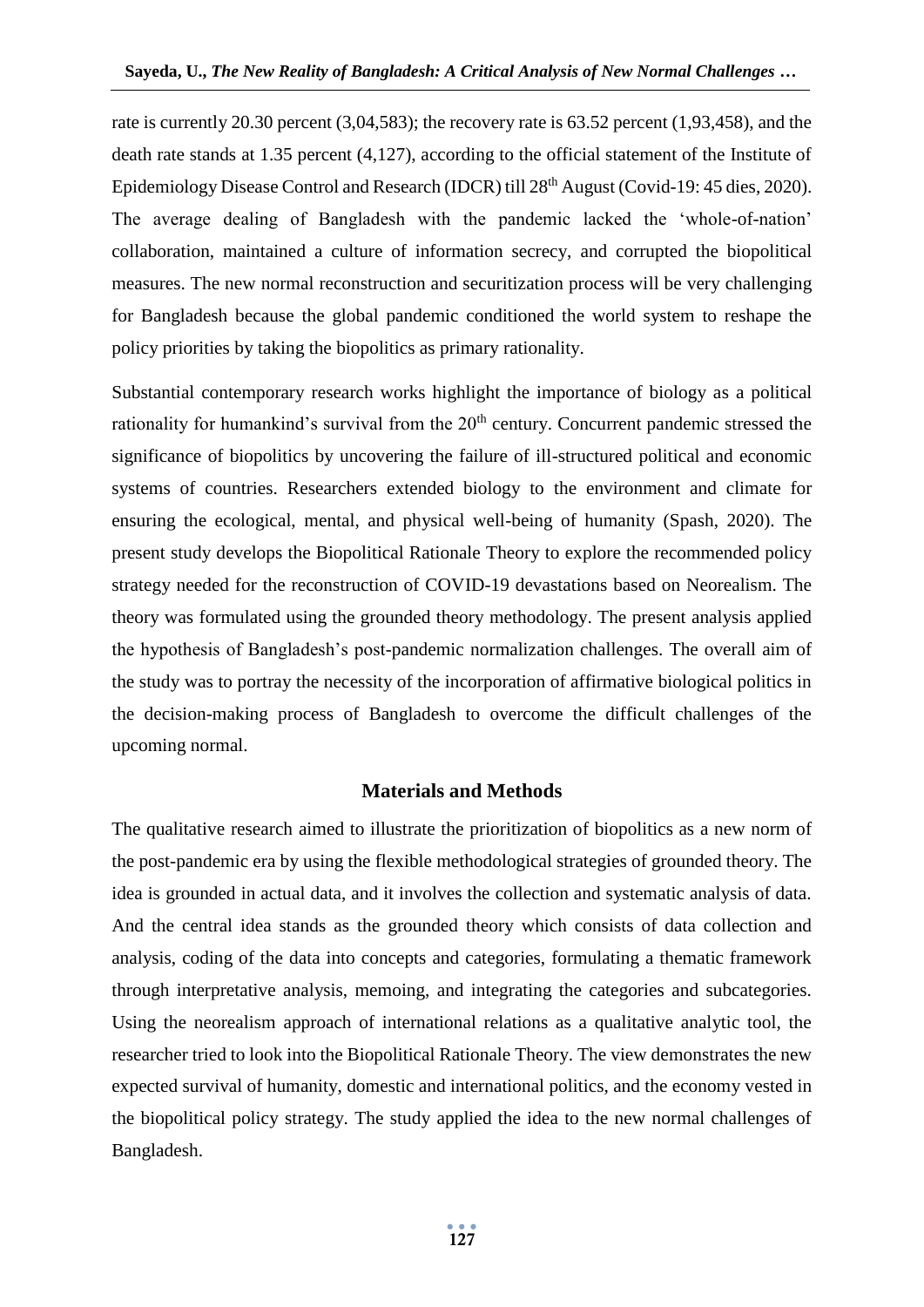Grounded theory is a research method used to disclose social processes (social relationships and behaviors of groups). Theoretical sensitivity is a fundamental part of this research instrument, which concerns the researcher's ability to convey meaning to the collected data, understand what the data indicates, and the proficiency to compare which information is convenient and which is not. All of the policies of the post-pandemic age are termed as new normal policies. The 'new normal' concept refers to a condition in which economy, politics, and the entire society following a crisis or pandemic or war and the normal differ from the earlier normality of life. New changes and challenges require innovative policy scheme. So, the researcher used the grounded theory mechanism to disclose a unique and useful theoretical framework of policy implementation after the COVID-19 era. The neorealism approach stands for the standard of the self-interest of the states and practical problems of world politics in a specific period. According to the neorealists, new normal demands a visionary change in the traditional security of the international system. Using the approach, the researcher proposed the theory of the Biopolitical Rationale. The hypothesis recommends biology as the central political rationality in the reshaping mechanism of state policies. Biopolitics represents a significant methodological means for the supportive researchers of the affirmative biology involving in governmental actions and plans. This type of rationality makes human life, and its mechanisms enter into the estimation of the government. The analysis depicts the Bangladesh scenario through the lenses of the Biopolitical Rationale Theory. The study leaned on secondary data collections from the statements of governmental agencies and nongovernmental research organizations, newspapers, books, relevant journals, reports of different international and domestic organizations.

## **Theoretical Framework: Biopolitical Rationale Theory**

Glaser and Strauss (1967) first developed the idea of grounded theory in California, USA (Noble & Mitchell, 2016). Grounded theory is a research instrument which requires formal procedures for data review and assists the researchers to search for and conceptualize the hidden social structures and formations (Noble & Mitchell, 2016). New normal is the core category in sampling the Biopolitical Rationale Theory and the primary phenomena around the present theoretical view. The developed idea provides policy redefining in Bangladesh to deal with the upcoming new normal challenges. International relation's neorealism approach is also used to develop the Biopolitical Rationale Theory to uncover new standpoints on the decisionmaking of Bangladesh.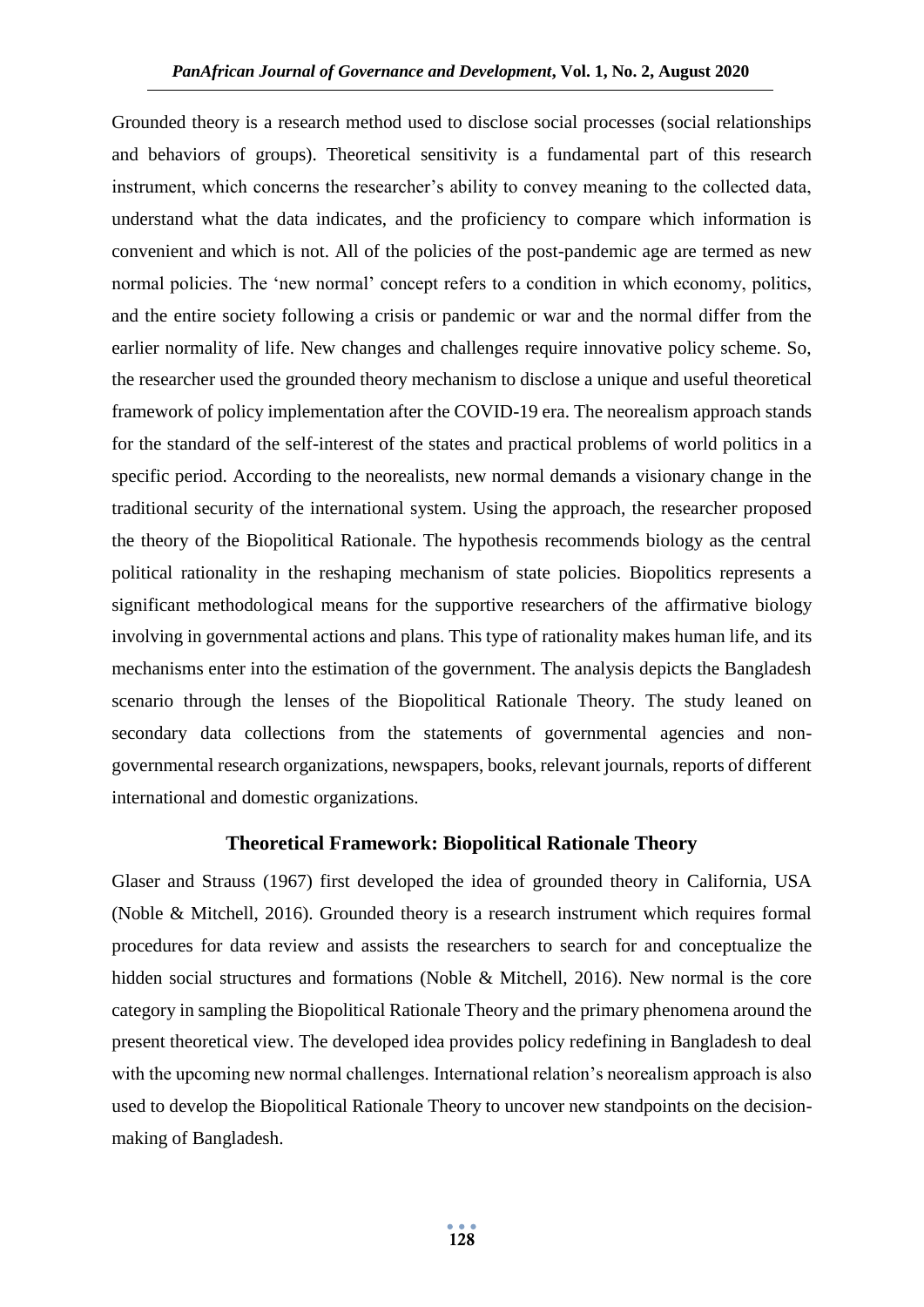## *The New Normal*

The normalization of life after a crisis, pandemic or war is defined as 'new normal'. The idea emerges to indicate an unavoidable acceptance of a new situation (Booij, 2020). Nowadays, the situation refers to the worldwide post-pandemic change in normalness which is generated by the new social contact norms (Booij, 2020). The media effect is making the concept immensely popular. But the concept of new normal was used by Sandman and Lanard (2005) as a public attitude manipulation tool. The idea has been adopted following the 2007-2008 economic crisis, post-global depression of 2008-2014, and recently the global epidemic COVID-19.

Since 2008, American new lifestyle and changed behavior during the great recession were known as 'new normal' in America (Etzioni, 2011). The recession-era reframed the meaning of 'good life' for Americans. According to Schor (2011), many Americans reduced their consumption and its environmental consequences at the same time. So, the then 'new normal' showed a positive attitudinal change towards ecology. A survey of Euro RSCG Worldwide (2010) portrayed that 67 percent of American people expressed the economic depression served to remind people of "what matters in life." The survey (2010) also revealed 48 percent of Americans were trying to find out "what makes them happy." 78 percent were attempting to improve "how they live" and to enhance themselves as an individual (Euro RSCG Worldwide, 2010). Adams gave prominence to the idea that materialism is not central to the American Dream. He acknowledged that the American new normal Dream after the great recession of 2008: "We cannot become a great democracy by giving ourselves up as individuals to selfishness, physical comfort, and cheap amusement" (Best, 2011).

In 2014, Chinese President Xi Jinping magnified the theory of new normal by announcing the incorporation of new normal policies in the Chinese economy in the meeting of the Asia-Pacific Economic Cooperation (APEC) in Beijing. According to President Xi's speech, the concept referred to an economic shifting. The new normal is nothing new—the Californiabased bond fund famous Pacific Investment Management Co. first popularized it to indicate the decline in the average growth after the global crisis. The concept attained ground when in China when President Xi announced the new normal adaptation strategy: "A new normal of China's economy has emerged with several notable features."

The same term was used to define climate transformation and adaptation in 2015. The scientific literature used this terminology to demonstrate the climatological circumstances which focused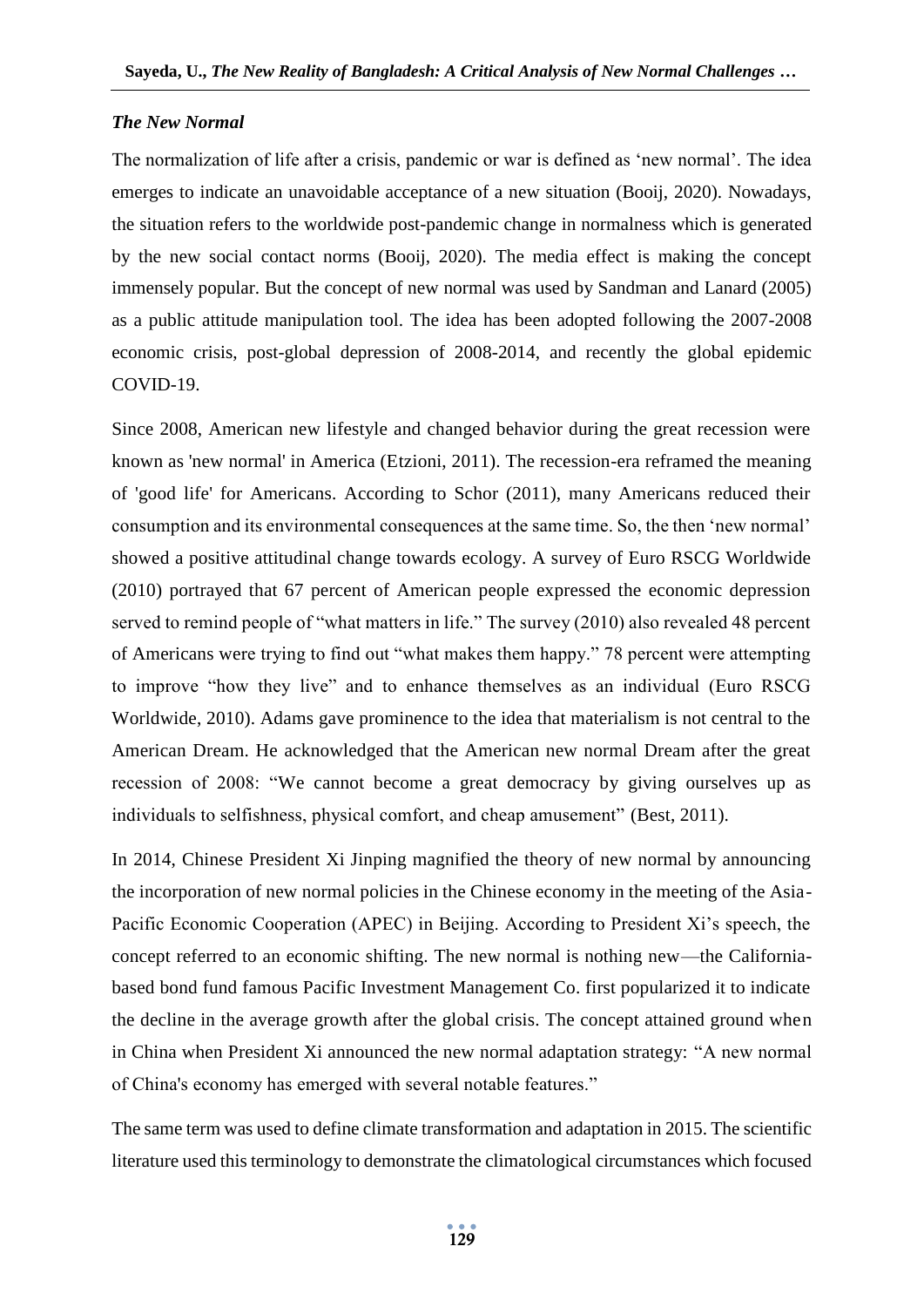on realizing the contemporary extreme climate events (Lewis *et al.*, 2017). During the 2020 coronavirus outbreak, media is using the term to explore a new set of social contact norms, such as social and physical distancing. And all these norms are termed as new normal norms. Booij (2020) remarks that these are new standards indicated for coping with a new reality.

# *The Neorealism Approach of International Relations*

The leading neorealist intellectual Kenneth Waltz aspires to explain how the power transition and newly emerged challenges can alter the international system. His Theory of International Politics (1979) provides scientific explanations and the normative concerns of the global political system (Jackson & Sorensen, 2010).

The 'anarchy' and 'structure' are the two interlinked ideas of the approach. The structure of the international system is anarchistic. In this anarchic structure, states need a 'self-help system' to defend themselves as they struggle all-time against potential attacks from each other (Didek, 2012). States exist in perpetual risk. States are equal to the power of sovereignty. Other major functions of the states are the same. States vary only in their capabilities and strategies to respond to significant challenges and changes in the system. Waltz terms the capabilities as 'relative capabilities' and which is posed by every state. Capabilities are the means of survival of the states. Survival refers to obtain relative gains and ensure national interests.

Uncertainties occur when international change occurs. The international transition emerges when the balance of power shifts followed by the rise and fall and the great powers. And global pandemics, crises, wars, or different uncertain situations cause this power transition.

Waltz does not convey any exact policy guidelines to the state leaders to deal with the emerging problems. Waltz clarifies the policies which cover the necessities to provide the best protection of states' interests and their success (Jackson & Sorensen, 2010). Only the situation or condition in which the governments discover or found themselves is the rationale preference rather than any political interest or economic growth.

Neorealism dictates biopolitical policies as a new normal norm because the rational calculation to survive supports life and its mechanisms in the post-pandemic age. The current pandemic showed the states which can ensure the health security of their population effectively and can manage to survive well. The researcher used the approach to highlight a dramatic shift in capabilities, survival, the balance of power, and policymaking for the reason of biology.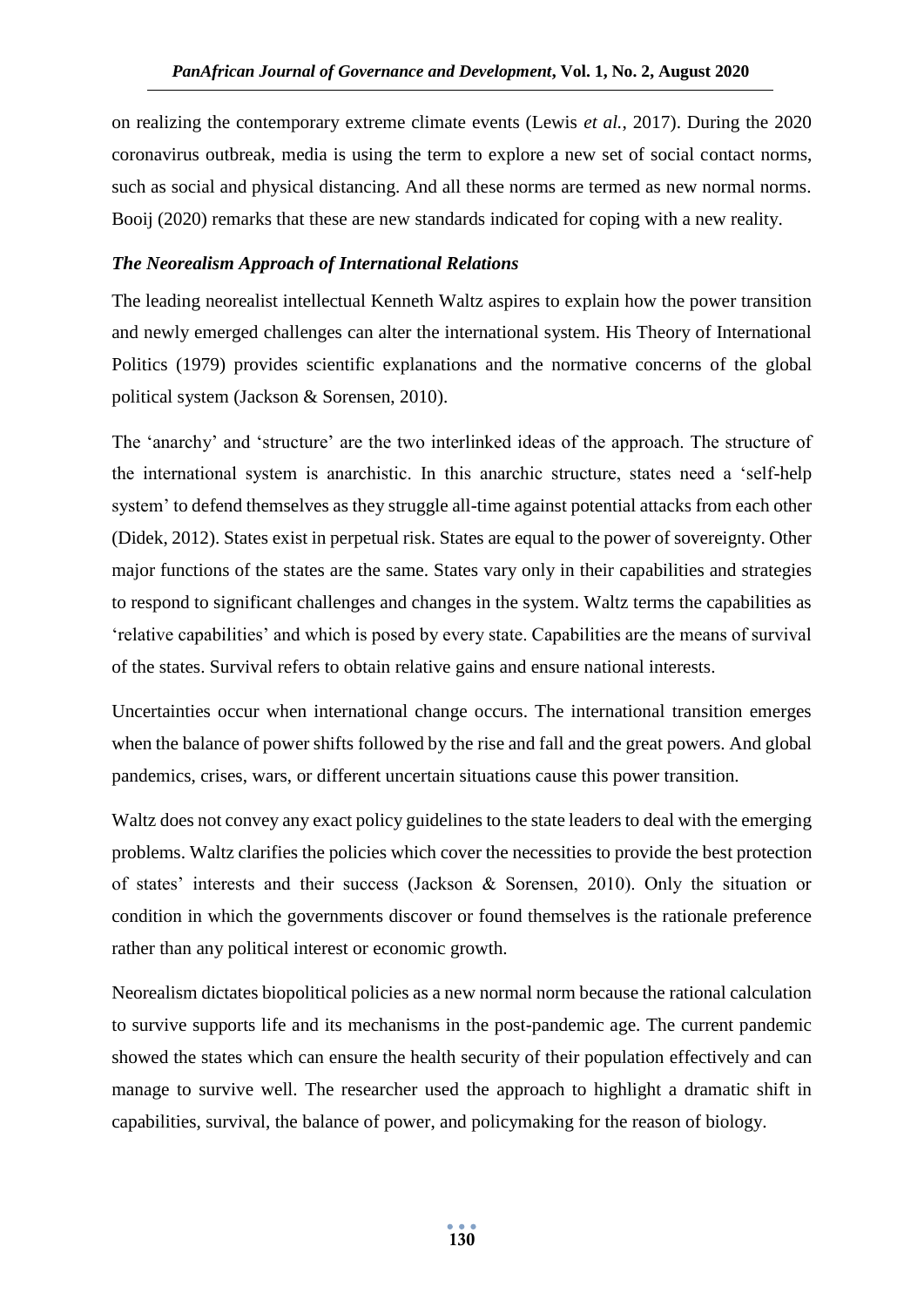## *The Biopolitical Rationale Theory*

Biology conveys a long history in politics. The center of all political conflicts is rooted in the relationship between politics and biology (Peters & Besley, 2020). Now, biology is extended to 'environment' and 'climate'. As humans are part of the environment, they live in it, from it, and within it. The environment is a major part of the human immunity system. So, the environment is biology.

'Biopolitics' is the concept first explained by Foucault in his publication *The History of Sexuality* (Foucault, 1978). Foucault discussed 'biopower' as a double-edged technology, which consisted of two apparatuses: anatomopolitics and biopolitics (Foucault, 1978). Anatomo politics displays the format of the human body as a productive instrument (Filipe, 2014). According to Filipe (2014), biopolitics refers to the strategies and actions targeting the human body considering longevity, natality, mortality, morbidity, health, and hygiene, etc. Amagben (1998) summarized biopolitics as "the growing inclusion of man's natural life in the mechanisms and calculations of power." Political and international scholars like Duffield (2007) illustrated the growth of global biopolitics targeting health, demographics, territory, and power with the formation of the international agenda of human development and protection.

The theory of the Biopolitical Rationale is developed based on the Neorealism approach of IR. The theory exhibits the idea of incorporating the life of the population and environment in every aspect of policymaking and implementation will be the perfectly rational preference in the post-COVID-19 age. COVID-19 is a potential threat to international society and individual nations. The danger predominantly posed on global public health and ultimately extended to the worldwide economy and politics. Human life should be included in the political and economic system rather than the violence and exploitation of humanity. Biopolitical discourses and practices will work as a fundamental transformation of human life (Filipe, 2014). The transformation of human life and bio-history is the vital rationale for existence after the global epidemic, according to the present study's formulated theory. According to the hypothesis, if the problems are embedded in biology, we need to find solutions in biology. And the ultimate solution will be biopolitics.

A global emergency like the SARS-COV2 outbreak highlights the importance of affirmative biopolitics for the survival of the international system. So, the remedy and the ultimate rationality revolve around the maintenance of good public health, hygiene, birth rate, death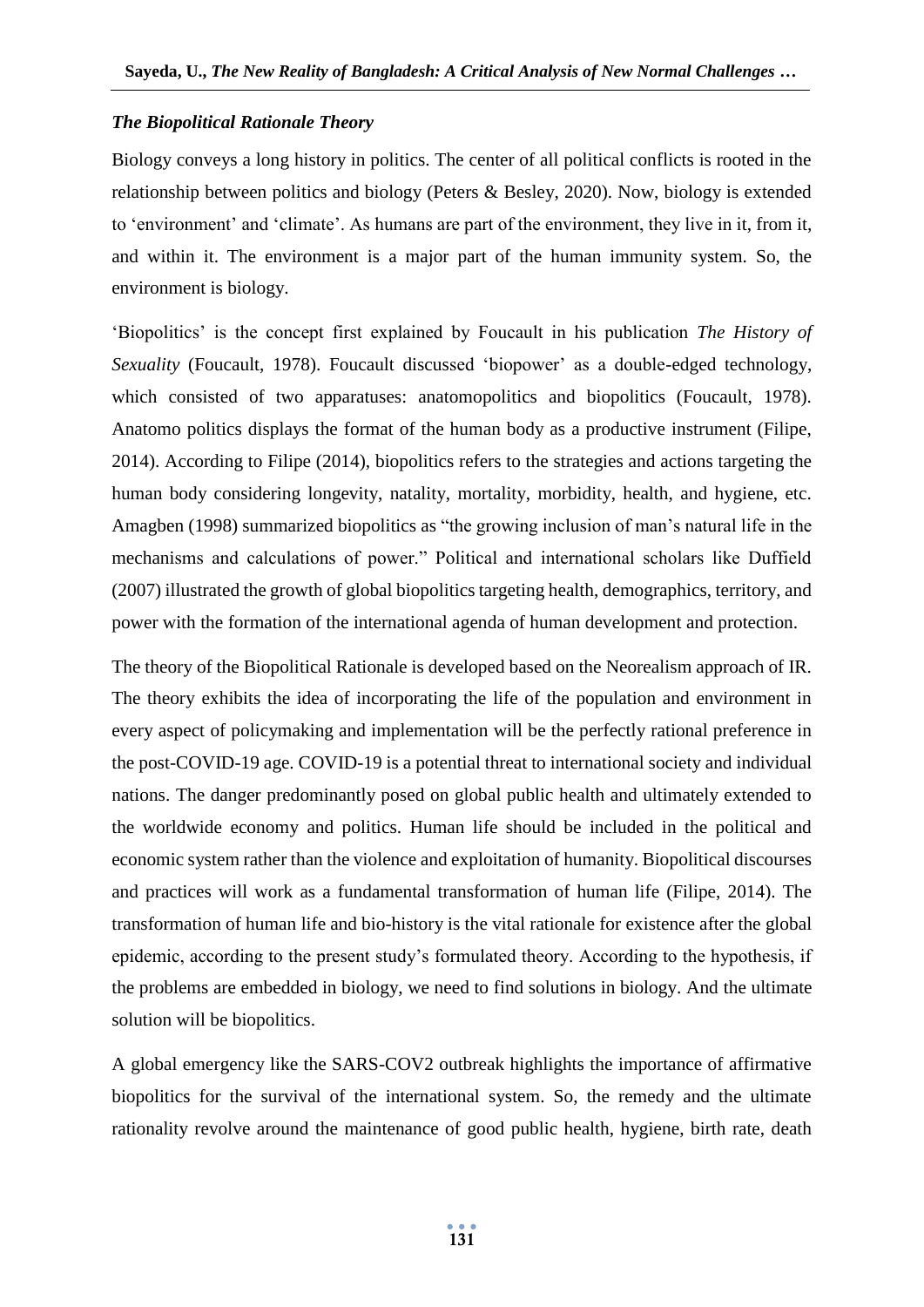rate, life expectancy, race, etc. (Peters & Besley, 2020). Bangladesh can undertake a biopolitical policy agenda as the new normal reconstruction and securitization process.

### **Results and Discussion**

The World Health Organization (WHO) declared the COVID-19, a Public Health Emergency of International Concern (PHEIC) earlier in March before it is appearing as a 'global pandemic'. But almost all the countries of the world in general and Bangladesh, in particular, lacked any pre-preparedness for this emerging health crisis. The potential spread of 'community transmission' eventually affected every sector of the country. Every income sector (garments, immigration, the tourist industry, businesses, employment, overconsumption, and exploitation of nature) got collapsed to consider public health security. The over-density and extreme poverty played a double game with the Bangladeshi population's life. Corruption accelerated the damages of the global pandemic, and it was resulted in lacking all types of collaboration. Many reasonable attempts of the government proved as ineffective and unsuitable to the local societies for lack of cooperation and proper planning. With the incursion of the corona crisis, Bangladesh is struggling as the most climate change affected country.

Bangladesh has been encountering a severe effect of COVID-19 on its political, economic, social, cultural standards, and health sector. Policy reset based on the life of the public and their good health is remarkably needed. The COVID-19 scenario will make the new normal the most challenging time. The outbreak exhibited that as a state is made of its people not only with the land/territory, so the government should work for upgrading the human life standard, not for economic or political ends. Including Bangladesh, every country should take lessons and step forward to reset their policies. Sarasin (2020) terms governments considering "health" as the means of survival as "a biopolitical dream" (Peters & Besley, 2020). For instance, every country guaranteed 'quarantine' and 'stay at home' initiative to ensure social distancing and containment of the virus as ordinary political rationality. So, Bangladesh has to strengthen its biotechnological investigation and biosafety level to contain the next epidemics and bioterrorism.

## *Transformation of Discriminative Health Policy*

Bangladesh faced tremendous obstacles to ensure health facilities in the primary responsibility of the pandemic. The first step of minimizing the infection rate is the separation of the COVID-19 affected persons from the non-infected. But in the hospital where infections and crosscontamination are appearing as a significant phenomenon, and non-COVID patients are panic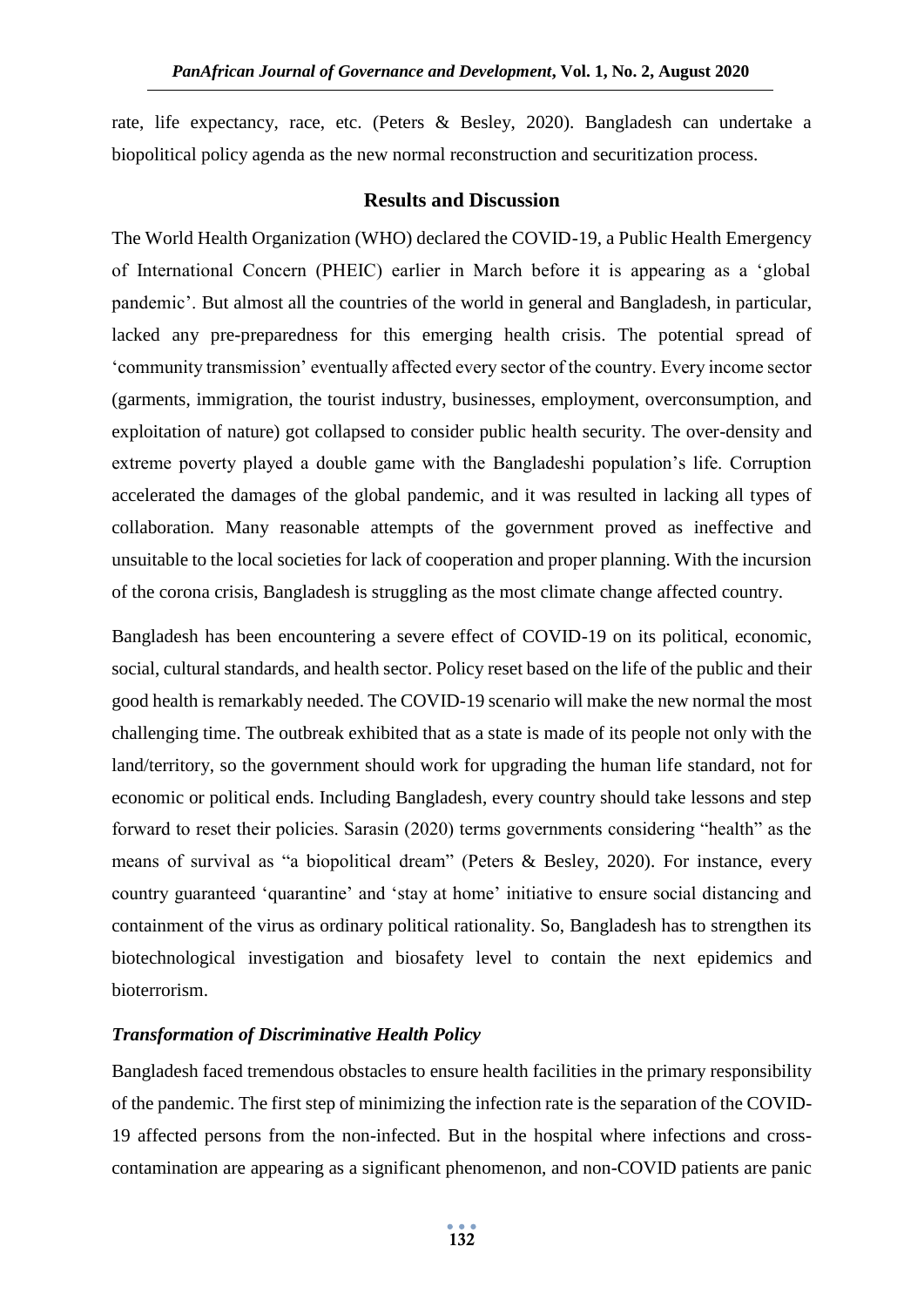enough about their medication. Reverse Transcription Polymerase Chain Reaction (RT-PCR) is very expensive, time-consuming, and high technology-relied. So, Bangladesh is exasperated to do minimum tests per day (Islam *et al.*, 2020). While the rate of testing is 71 by 1000 in the US, the rate is 3 by 1000 in Bangladesh (Islam *et al.*, 2020). The contact tracing facility has developed very recently, but many people have no idea about its use. So, the government should establish its own biotechnologies to contain the infection and to increase the research. Rather than using western health securing terms, Bangladesh must innovate health management policies according to Bangladeshi culture, nature, and mentality. As a result, if the guidelines and rules are understandable to the local people, then the whole of the nation can fight against the virus effectively. In this situation, we should consider the words of Larson (2020) pronounced in his article 'How to Win the War on Coronavirus', "We have struggled with situational awareness. Victory will require a 'whole-of-nation' commitment-federal, state, and local government along with the private sector and every man, woman, and child."

The proposed budget of FY2020-21 raised a considerable scale of criticism as a 'growthoriented budget' around the whole country. Professor of Health Economics of Dhaka University, Syed Ahmed Hamid, said that bureaucrats of the health ministry rarely understood about the health system while health professionals have ineffective insight about the budget allocation (Maswood, 2020). He also suggested for the systematic health budget allocation that needs more insightful and innovative knowledge and planning (Maswood, 2020). Bangladesh allocated as much as BDT 41,027 crores (\$484 crores) to the public health sector, which is 1.3 percent of the GDP and 7.2 percent of the total budget of FY 2020-21 (Hasan, 2020). The allocation should be more than or equal to 15 percent to reach sustainable development goals. Health professionals and the health ministry have an immediate need to be well-trained to manage the post-pandemic damages.

During the pandemic, reproductive health (Church, 2020) and the health of the aging population have faced shocking discrimination in Bangladesh (Hossain *et al.*, 2020). Heightening uncertainty and unforeseen aspects of the bio-disaster have accelerated psychological suffering and mental sickness (Banna *et al*., 2020). Social distancing, isolation, lockdown, travel bans, working from home lead to extreme intimate partner violence, expanding the number of unintended pregnancies, abortions, and deaths, rape, and domestic violence (Short *et al.*, 2020). The situation is more alarming for those people with a particular disability who are unable to maintain social distancing, isolation, or any good hygiene policies. The current health policies have made them extremely vulnerable during the pandemic (Goggin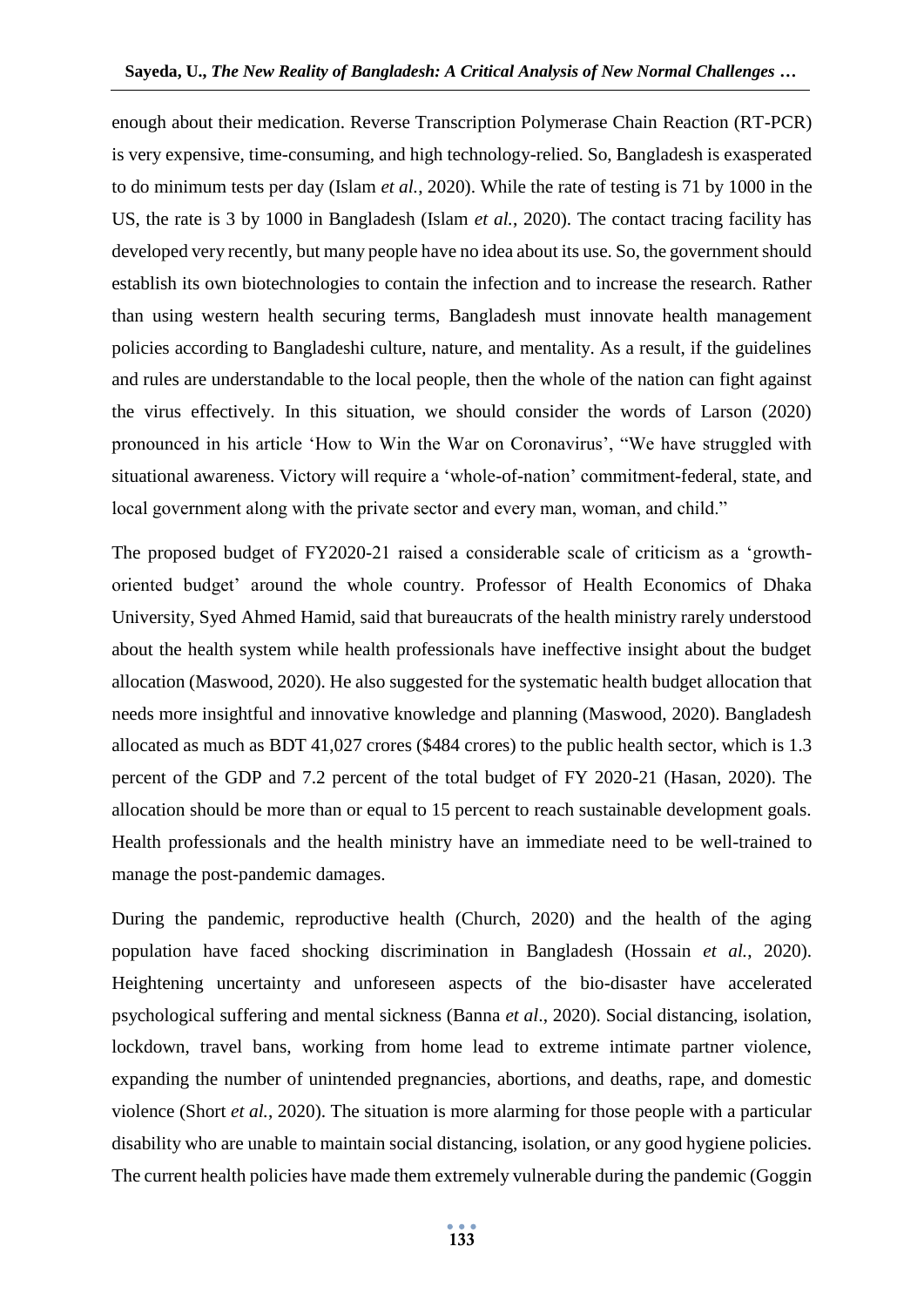& Ellis, 2020). David Mitchell and Sharon Snyder, two disability scholars, term 'biopolitics of disability' which assesses the 'normative modes of participation' to transform the deficiency acquainted framework of the health care system (Goggin & Ellis, 2020). Bangladesh needs discrimination-free and exceptional service-oriented framing for the most vulnerable and powerless population. The country should take measures to prevent illnesses psychologically, which is the root of other significant hardships. Health professionals and the health ministry have an immediate need to be well-trained to manage the post-pandemic damages. The newrealism approach stresses practical and scientific solutions of health crises and biopolitics can be taken as rationality to standardize the new normal in Bangladesh.

#### *Promoting the 'Global Health Security' in Bordering Issues*

The International Health Regulations (IHR) of the World Health Organization (WHO) revised in 2005 and was agreed by all member states (Ferhani & Rushton, 2020). The IHR solidified 'Global Health Security' and the concept refers to the security of the individual state counts on the safety of all (Ferhani & Rushton, 2020). According to the paperwork of Ferhani and Rushton (2020), the IHR stands against the travel and trade impediments for four reasons: i) cannot contain the spread of viruses, ii) damage the economy, iii) help the government in maintaining the secrecy, hampering the proper medication and transportation of the medical, and iv) human rights violations in the border zones. Therefore, IHR maintains the biopolitics of border issues.

The state governments, including Bangladesh, confirmed travel and trade restrictions predominantly as a sign of nationalistic view. But the strict border regulations formulated into the politicization of medicine or the medicalization of politics. There are 2200 public and 5500 private hospitals and clinics in the country, but unfortunately, only more than 12 hospitals in the capital district and one hospital in every district are delivering health services dedicatedly. Only 733 Incentive Care Unit (ICU) and about 1800 ventilations are available in the country. Many patients who are tested positive cannot access medical care and only 25 percent of health workers are serving in rural which are inadequate compared to 70 percent population living in the rural areas (Ganguly, 2020). Most of the medication facilities are available only in Dhaka and are inaccessible to the general people living around the country. 39 public hospitals in Bangladesh cannot supply sufficient oxygen to the patients, so many people are stocking oxygen cylinders at home to be safe (BRAC,2020). Five million transport workers are in high health risk (BRAC, 2020). The price of medicines and local health safety equipment is increasing daily because of trade and travel bans within the country. This leads to an artificial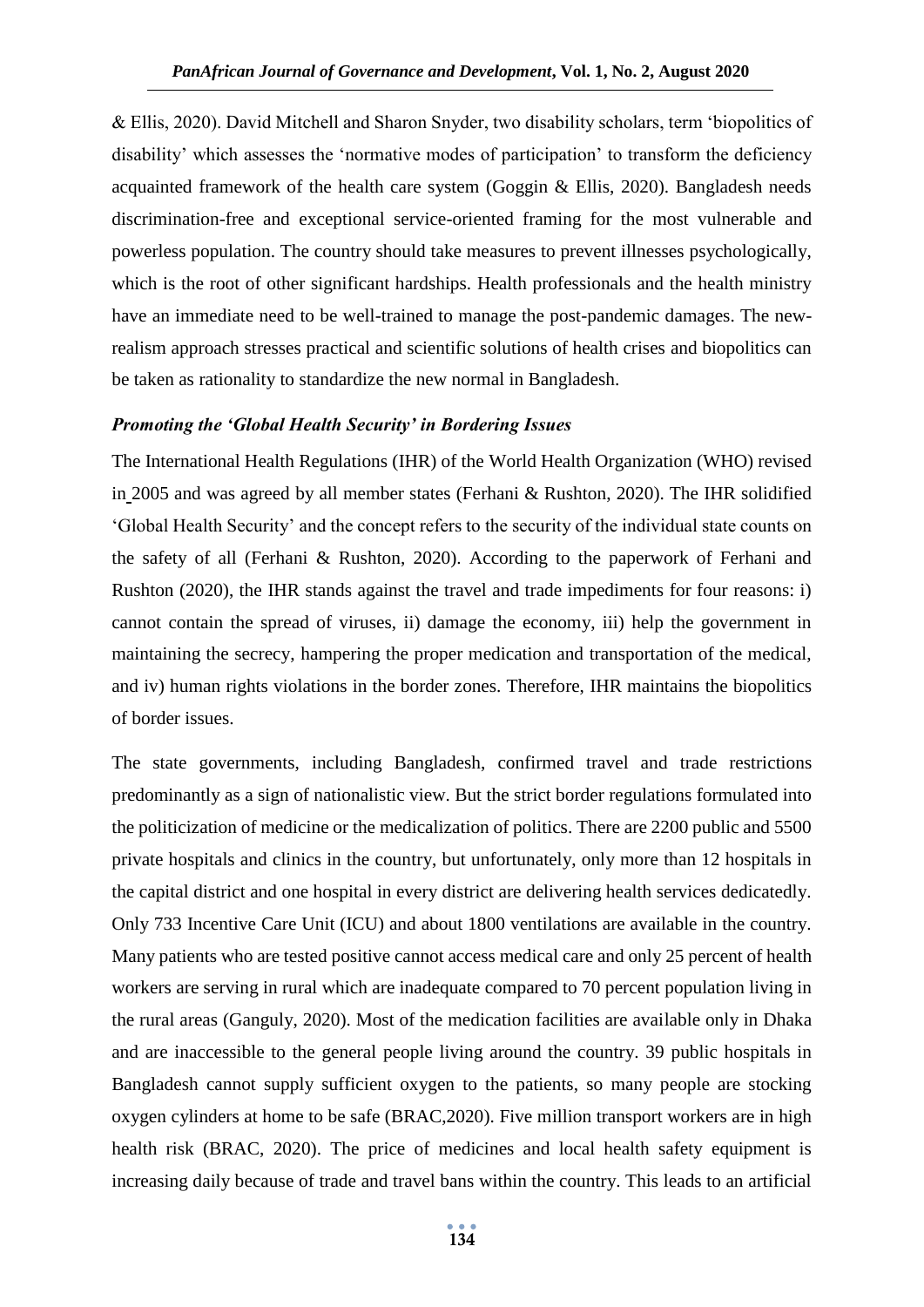scarcity in the local market as people have started overstocking medicines such as hydroxychloroquine and azithromycin (Huq & Biswas, 2020). Ultimately the initial border ban has proven a hardship for the local population.

The threat is collective, so the containment policy should be developed collectively. The IHR demands 'globalization of disease control efforts' as no individual country can keep disease out of its territory in this globalized world (Ferhani & Rushton, 2020). Bangladesh should follow the instructions provided by IHR in the post-COVID-19 new challenges to preserve its public health and economy.

#### *Acceleration of Digitalization with Strict Cybersecurity*

The SARS-2 episode exacerbated the worldwide development of the fourth Industrial Revolution. Automation is a reset strategy for all states. The more self-imposed and government regulated social distancing will be developing as the norm, the more digitalization and urbanization will materialize. Currently, spatial development is linked to the digitalization of the technology, which is emerging as e-shopping, e-medicine, e-economy, e-learning, egovernment, e-tourism, *etc*. (Kunzmann, 2020). As a result, individual privacy is not considered as a human right after the epidemic. Immense virtualization of human life urges potential cybersecurity to secure the country's people.

European culture of technocracy will dominate the world as more potent than any domestic government (Heisbourg, 2020). The growth of digitalization generates another significant challenge known as 'infodemic'. The influential social media-constructed misinformation and fake news battle simulate a considerable threat to global and domestic governance. WHO Director-General Tedros Adhanom Ghebreyesus announces**,** "We are not just fighting an epidemic; we're fighting an infodemic" (Islam & Whelan, 2020). So, Bangladesh should develop an effective containment measure and clarity of information, which is vital to regulate the spread of the virus (Ruiu, 2020). The digitalization of spaces demands new forms of securities of human society as such cybersecurity and information surveillance. And the protection should be politicized through the lenses of the biopolitical rationale theory.

### *Modification of the Tourist Industry*

COVID-19 established Extended Reality (XR) as the alternative of real-life tourism as a result of worldwide travel and trade bans. Except for the travel prohibitions, people pursue social distancing as a precaution. Consequently, the tourism industry will not get back to the prepandemic situation. The XR (*e.g.*, virtual reality, augmented reality, mixed reality, and future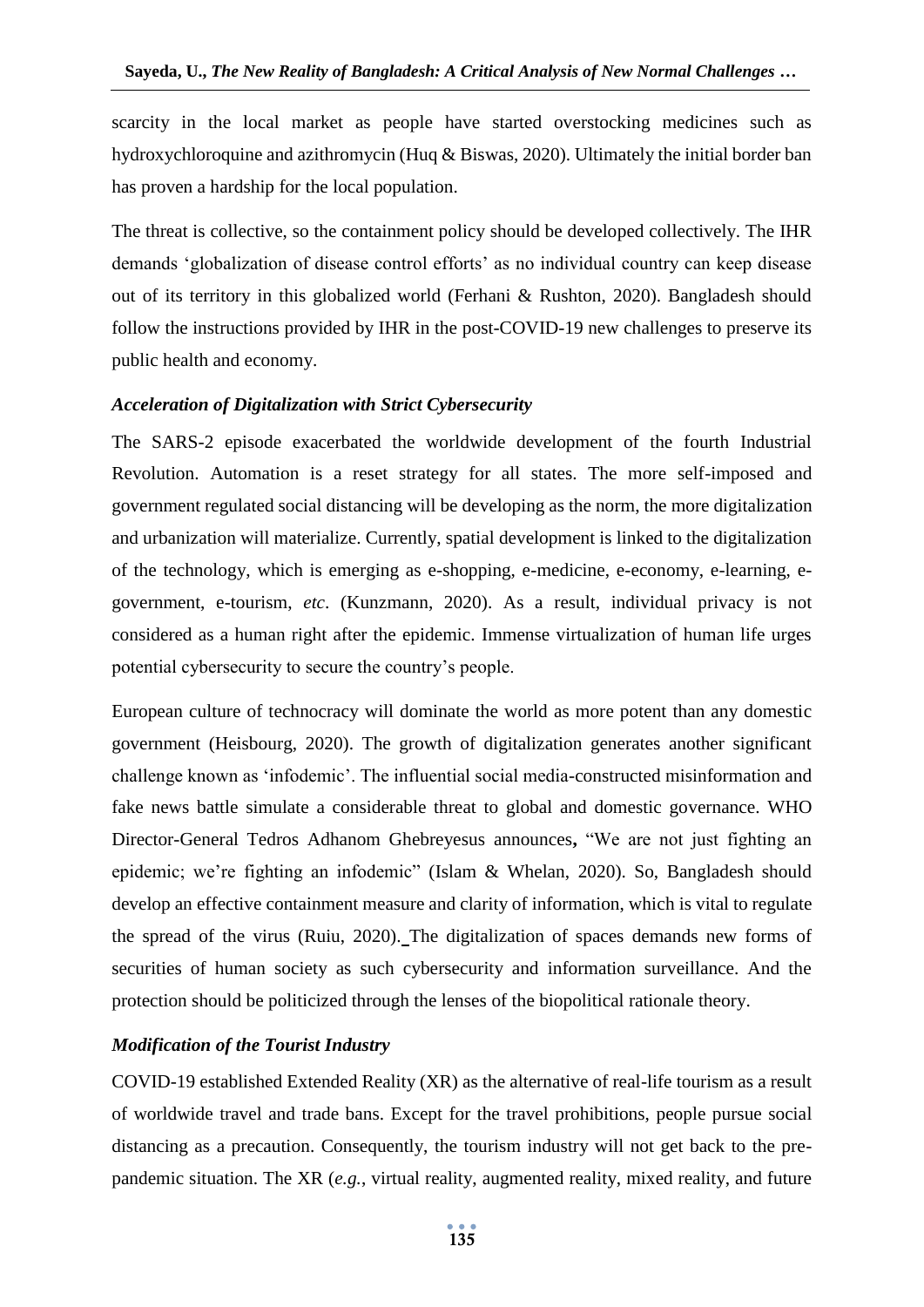reality) presents the virtual tourists in a human-machine merged reality with integrated cyber and physical surroundings (Kwok & Koh, 2020). 'Creative destruction' and 'creative accumulation' can be converted into an innovative tourism industry scheme, according to Schumpeter's innovation hypothesis (Kwok & Koh, 2020). The application of XR has a diverse potential to recreate the travel adventure, which allows multi-stakeholders to endure the pandemic border impediments. This technological version of tourism and virtualization of human pleasure requires more consumer-centric technologies to ensure their safety and privacy. And the real-life tourist zones like Cox' Bazar can be re-designed according to the health regulations and proper planning; it may be proven more advantageous for Bangladesh.

Bangladeshi profitable pre-pandemic tourist enterprises can enact the strategies with the quantity of strict cybersecurity because the security of life is the prime priority for every person who will desire to enjoy traveling from home. As a tourist industry owner or a consumer, the Bangladesh government and business societies should incorporate the XR version with the prioritization of biopolitics affirmatively.

#### *New Norm Employment and Career Development*

The global pandemic reasonably diverted the working environment in organizations and influenced the workers in different industries. \$138 million work orders were canceled initially as the pandemic response in Bangladesh. As a result, the livelihood of 4.1 million workingclass people is in uncertainty. One recent report of the Penn State Center for Global Worker's Rights (2020) shows that at least 1 million workers have been fired or furloughed in the garment factories of Bangladesh. The report (2020) also emphasized that 72 percent of the furloughed workers have not been paid, and 98 percent of the owners have refused to pay. The collaboration among the government, civil society, workers, enterprises, non-governmental organizations, foreign investors, and its development partners is also a dominant requirement to gain a better new normal. To secure the workers' livelihoods, the Bangladesh government must ensure strict health regulations and mitigating crisis system. The remittance amount of this fiscal year has declined by 24 percent. Many of the foreign industry owners exploited formal and informal migrants. Those Bangladeshi migrants are not only vulnerable to lack of payment, but also lack of food, shelter, and health security in this crisis. More than 1.4 million migrant workers have lost their jobs (BRAC, 2020).

Bangladesh can take a protectionist stance to be self-sufficient by taking advantage of the next normalization. The vast population can be an investment by undertaking the more effective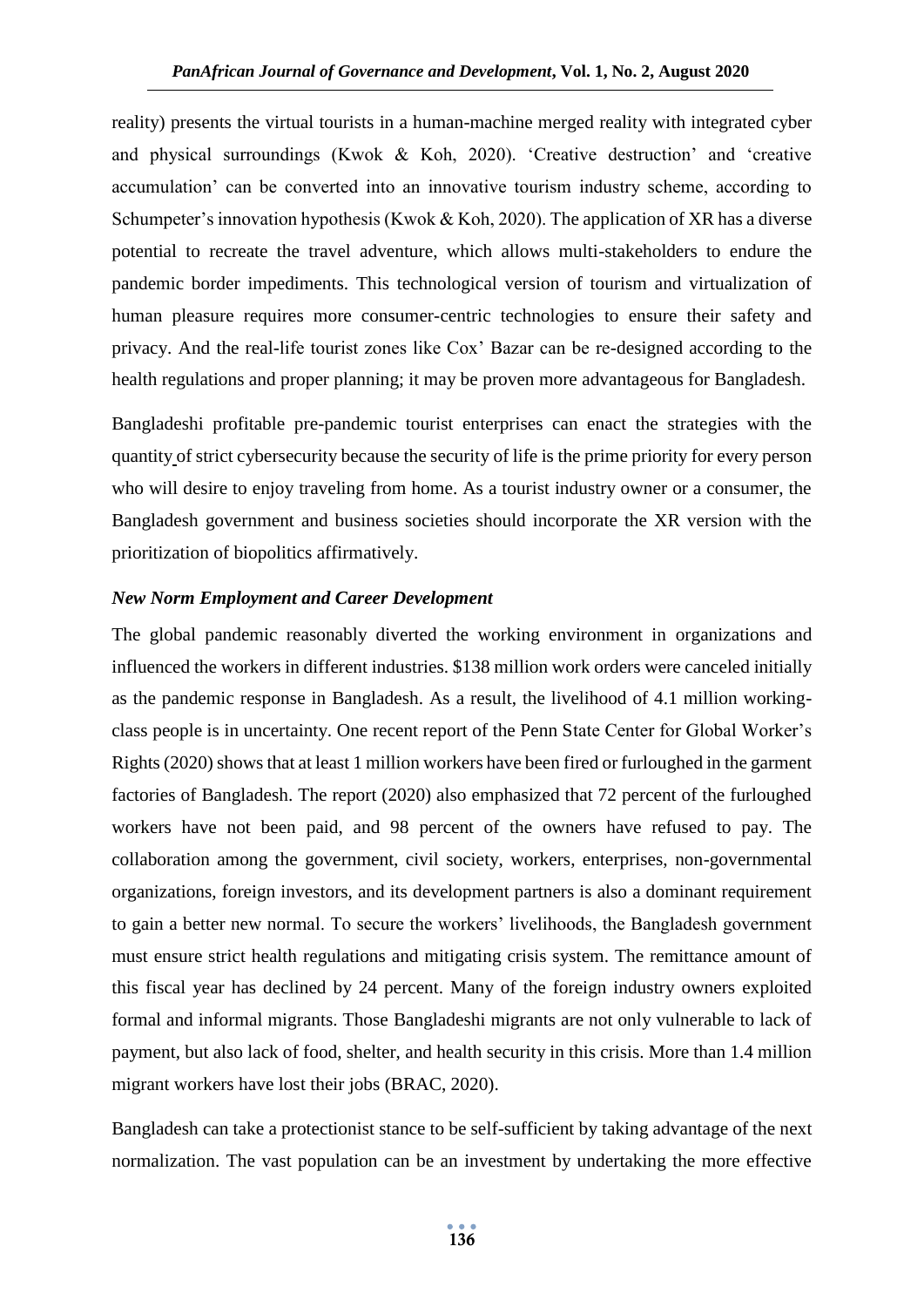policies to produce all types of goods and to develop new industries (incredibly, the tech industry) within the border of Bangladesh. For instance, in the aftermath of the COVID-19 outbreak, a Bangladeshi non-governmental garment industry started producing Personal Protection Equipment (PPE) rather than importing from outside (Sayeda, 2020). Recently, Bangladesh Garment Manufacturers and Exporters Association (BGMEA) and its partners have taken the initiative to produce 500,000 PPE in response to the pandemic effect (Islam & Divadkar, 2020). The returned migrants can also get involved in economic development within the country. This outbreak also gives a significant opportunity to improve Bangladesh's agricultural position employing a massive number of workers.

Changing employment structures pose uncertainty and inconveniencing conditions among worker societies of all class and status. Career Resilience (CR) is a process which helps one to assess the risk factors and positive outcomes in adopting a career. The employee can take the chance to determine the job based on his/her need, and he/she should consider the needs of employers when the employers also prefer the necessities of an employee according to the CR (Hite & Mcdonald, 2020). Organizations should develop concentrated learning efforts and mental health aids for formulating a more compassionate organizational and more endurable career culture (Hite & Mcdonald, 2020). Country people of Bangladesh are going through virtualization of territory and space so that CR procedure will be productive for them. Another new management approach can be suitable for them, the Strategic Flexibility Analysis, which involves a four-step pattern. Developing socio-technological transformations of the new normal require 'Meaning of Work,' 'Organizational Leadership,' 'Contactless Commerce & Education', and 'Individual & Corporate Volunteerism' as a strategic tool in the employment sector (Yawson, 2020). The physical and psychological wellbeing of the working people will be the rationale for the policy implications.

The neorealist thinker Waltz discussed how the evolution of the international system continuously changes the means of national interest of the world states. Once the exploitation of workers was beneficial to the countries, now maintenance of their good health and biosecurity is the only option to be successful overcoming the challenges of the new normal. Bangladesh's decision-makers should evaluate all the employment and industry policy strategies through the prism of the theory of biopolitical rationale.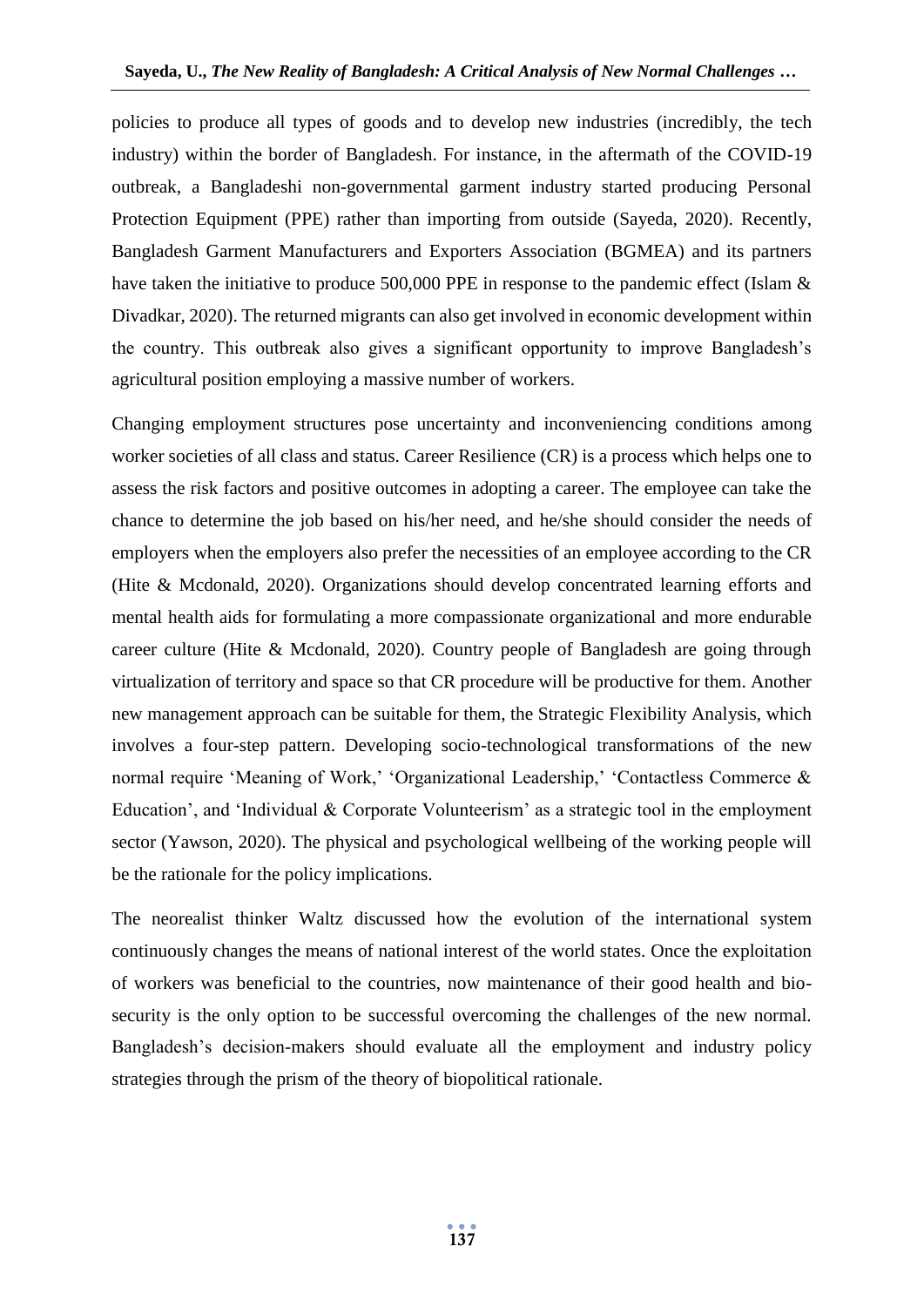#### *Promoting Environment as 'Solution', not as 'Problem'*

The last years of the twentieth century are remarked as the points of the consideration in environmental problem. The 2020 global Corona pandemic has indicated that it is the time to acknowledge biology and ecology as the solution rather than as a problem. The World Meteorological Organization (WMO) and the United Nations Environmental Programme (UNEP) established the International Panel of Climate Change (IPCC) in 1988, which is considered as an international guideline to shape climate policies of the UN member states. The IPCC report warned the world leaders that the increase in the average temperature of the earth from 1.5 to 2.5 degrees celcius would stimulate the environmental catastrophe from 75 to 250 times than the present situation (Rehman, 2016). The 1992 Earth Summit and the 1997 Earth Summit are known as the earlier significant measures to protect the world atmosphere. These summits highlighted the concerns over environmental destruction before the world population.

In 1997, the most meaningful Kyoto Protocol was signed in the presence of 160 country representatives to control the rate of global warming. It was decided that industrial countries would decrease carbon emission by 5.2 percent on average, which would minimize their carbon generating rate of 1990. But the rejection of the USA in 2001 left the treaty ineffective. The USA Oil and Gas Giant Companies pressured the government to reject the protocol. The Bush Administration preferred economic benefits rather than the safety of the environment. The USA remits about 15 percent of the global carbon emission and at the same time, China remits 30 percent (Tiseo, 2020). The 1987 Montreal Protocol was also left inadequate to protect the ozone layer omission as the great powers gave less priority to the environment. The Paris Agreement was signed in December 2015 to strengthen the global response to mitigate climate change. The world hopes to establish the pact as an international norm within 2020. But the top environment polluters disagree with the standard of keeping the global warming rate less than 2 degrees celsius. The international society expected a responsible attitude from the dominant economies like China, the US, and India. Instead of accepting the protocols to mitigate the problems, they were separated into groups developing different agendas related to carbon concentration. But their preferences endangered ecology, biology, and ultimately the existence of humankind. The COVID-19 outbreak is the most terrible result of the endangerment.

According to the research of the World Watch Institute (1997), the top eight industrial countries are remarked as E-8 countries, which are responsible for 58 percent of the global carbon emission (Rehman, 2016). The developed countries are still not ready to accept their liability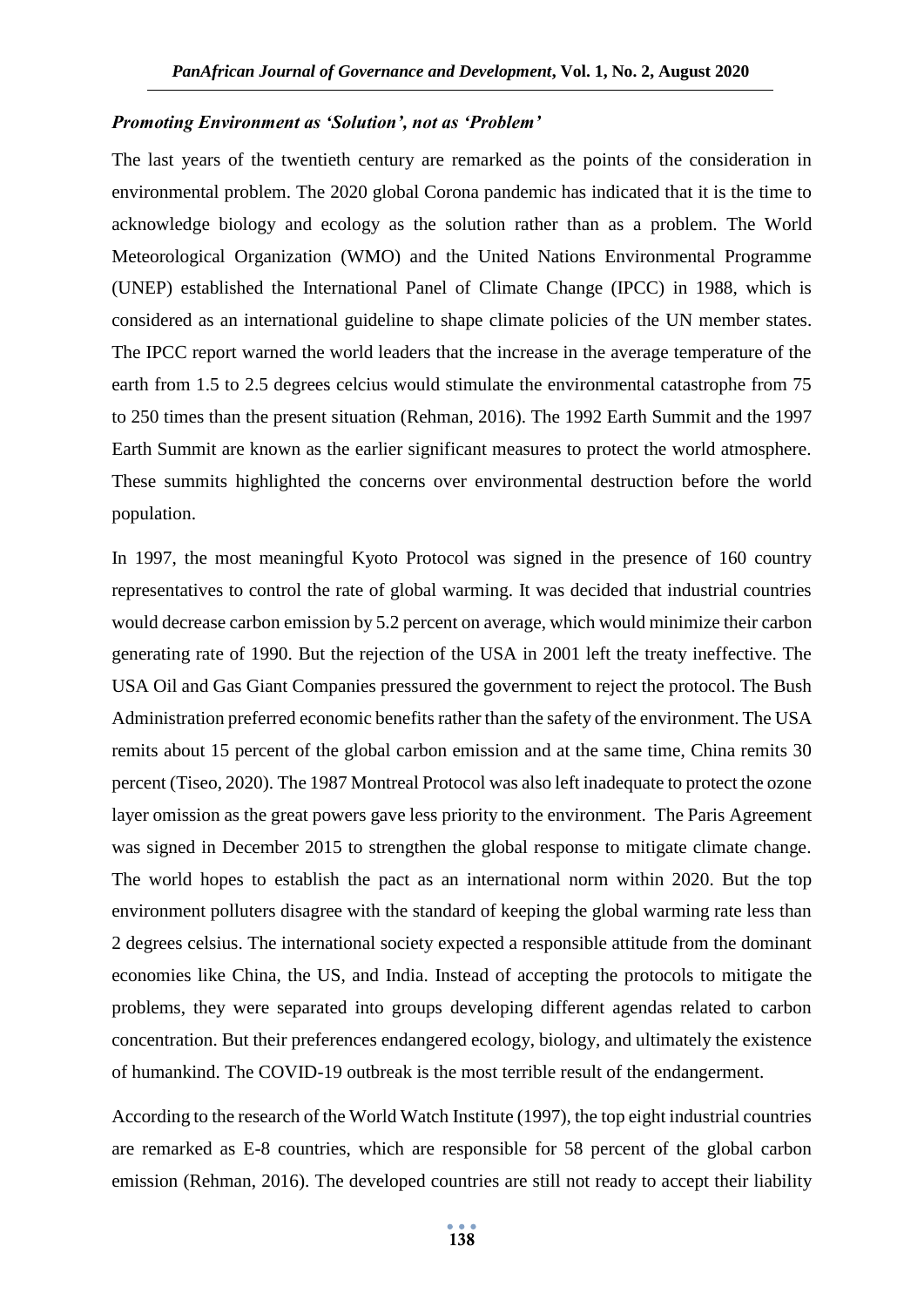on the environmental issue. The UNEP report indicated that the developed countries released 83.7 percent carbon dioxide from 1800 to 1988, while less developed or third world countries made only 16.3 percent (Rehman, 2016). As a consequence, Asia experiences a massive loss out of desertification which amounts to \$20.9 million annually. Bangladesh is the most vulnerable island country. According to the World Watch Institute (1992), the height of the global sea level will rise to 217 centimeters while in Bangladesh, it will be from 332 to 447 centimeters within 2100. The report reveals 26 to 34 percent of the land will be submerged, and 27 to 35 percent of the people's lives will be worsened by rising salinity. Sundarbans is in a significant threat of climate change, where the extinction of various species and trees will bring an ecological change and biological transformation. So, the existence of developing countries depends entirely on the attitude of the developed countries.

The First Earth Summit established two remarkable treaties: Framework Convention on Climate Change and Biological Diversity Convention. Bangladesh ratified the treaties. The Framework Convention on Climate Change prioritizes securing Sustainable Development by decreasing the damages of carbon emission. The Biological Diversity Convention prefers the protection of biological diversity through the national policy implementation processes. The world obtained several significant treaties, but none of them have come to the realization yet. Even the most vulnerable countries like Bangladesh give preference to economic growth rather than biology and nature. Bangladesh has established the Rampal Coal Power Plant near Sundarbans and Ruppur Nuclear Power Plant which pose a considerable danger to the atmosphere of the country of natural calamity. The government should take the long-term environment suited policies as the existence of the country depends more on its nature rather than the economy. The innovation of renewable energy-centric technologies like hydropower or solar power to energy production will be well utilized in Bangladesh. These innovations will be a new normal opportunity-driven scheme for the country. According to the neorealists, states should reshape their priorities following the prevailing situations and challenges.

Bangladesh must stand for its vulnerable climate conditions. The government must ensure a strong international representation to highlight its environmental vulnerability and to encourage neighbors and developed countries to stand for global environmental solutions. Prime Minister Sheikh Hasina took a praiseworthy step to extend Bangladesh's climate strategy, which counts as significant international importance. She launched the first regional office of the Global Center on Adaptation (GCA) of South Asia in Dhaka on 8<sup>th</sup> September 2020. It is an extension of the Bangladesh Climate Strategy, Action Plan in 2009, and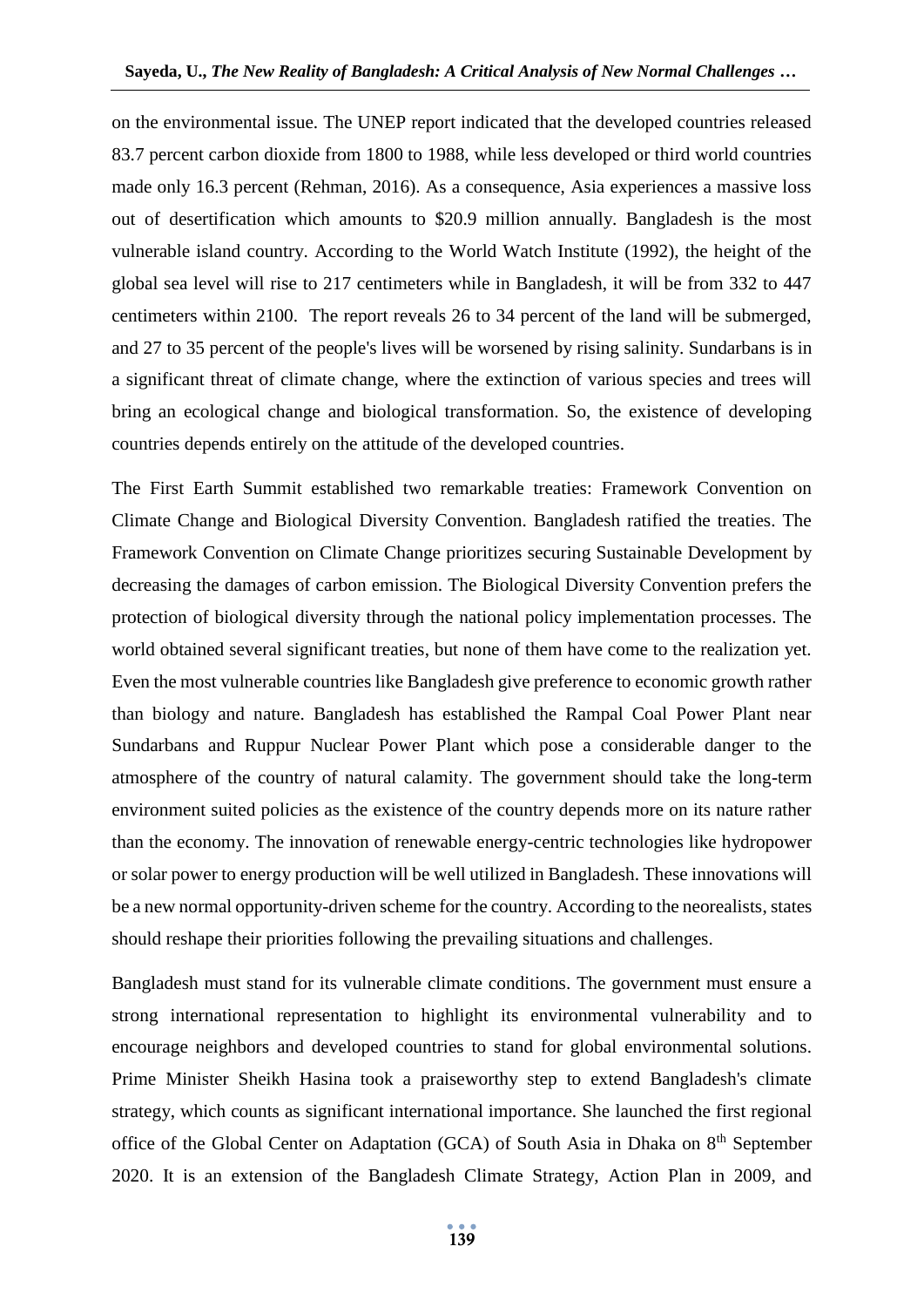Bangladesh Delta Plan-2100 (Akter, 2020). She explained in the virtual launch event: "I hope this regional office will share the best adaptation practices of Bangladesh as well as other countries and exchange practices within the region. It will serve as a Center of Excellence and a solution-broker for adaptation measures in the region" (Akter, 2020).

The GCA is a solution giving the international organization to expedite implementation and support adaptation strategies in uncertainties. The measure is the probability steered one to deal with the new normal challenges. Bangladesh took the Global Adaptation Center Establishment as a step forward to face the upcoming bio-disasters like the Corona outbreak and ensure integration among neighbors to combat environmental calamities.

# *Establishment of the 'Green Economy'*

The world economy is dealing with a severe effect of COVID-19. According to the Centre for Policy Dialogue (CPD, 2020), the current GDP growth rate of Bangladesh stands on 2.5 percent from 8.2 percent, while the fallen rate is 1.6 percent, according to the World Bank. Situation Report of BRAC (2020), the average family income has reduced by 70 percent having hit by the pandemic. Around 100.22 million Bangladeshis are at high economic, and health vulnerabilities (BRAC,2020). The report also shows 53.64 million people of Bangladesh are living in extreme poverty and among them, 47.33 million are at increased economic risk, while 36.33 million are at high health risk (BRAC, 2020). Bangladesh should give priority to the extreme sufferings of the people in the governance after the pandemic. The survival of peoples' life and its mechanism will be the ultimate means of securing the country's national interest.

Gills (2020) depicts that humankind currently struggles into a 'triple conjuncture' of global crisis: climate change and ecological deterioration, an ongoing dilemma of worldwide capitalism and neoliberal economic globalization (Alam & Ayanie, 2020), and the new global COVID-19 outburst. Coronavirus revealed that capitalist economies are operating without progress only depending upon public reserves and governmental interventions (Spash, 2020). The pandemic uncovered an eco-friendly economic revolution by many alternative economists (environmental economists, ecological economists, radical economists, and climate economists) who relied on global cost-benefit calculations against the mainstream economists. Ecological logic demonstrates that if climate actions incorporate economic policy, it will be efficient to save one rich person rather than 14 poor people (Spash, 2020). The Global Commission on the Economic Climate (GCEC) publicized a clear statement that: "In the long term if climate change is not tackled, growth itself will be at risk" (Spash, 2020). Bangladesh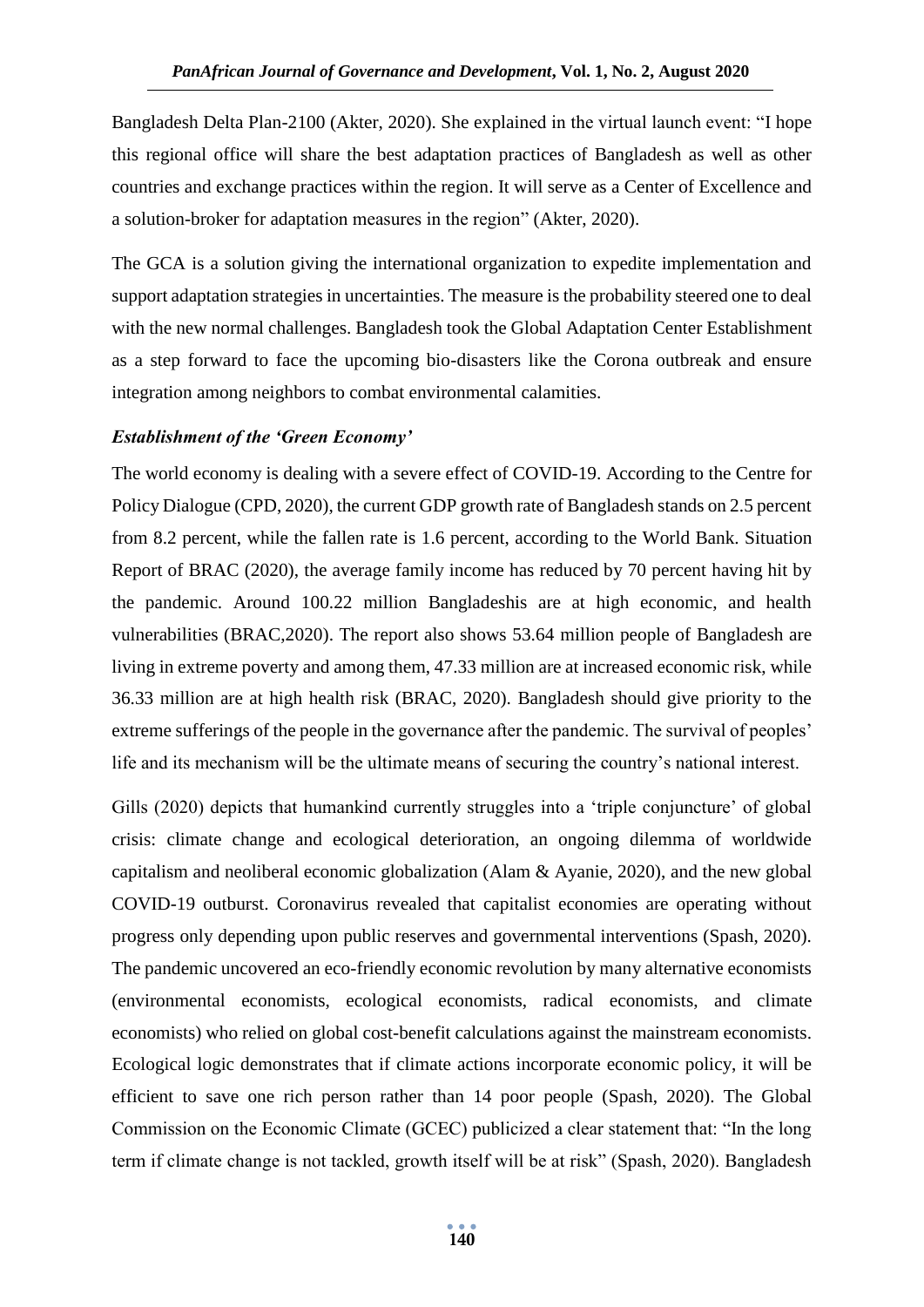should rethink and re-establish its economy by placing humanity and environmental ethics at the center of the economy. Corruption is the dominant barrier to all developments and growth in the country. A vast number of the population is dying, starving, and suffering every day for corrupted economic and administrative structures in the country, which is a matter of biopolitics.

Consequently, a green financial system must be redesigned to ensure sustainable development, green growth, circular economy, and endurable comprehensive growth (Spash, 2020). Unfortunately, more than BDT 711 crore (\$8.38 crore) is added as the allocation for the Ruppur Nuclear Power Plant in the proposed Budget 2020-21 FY rather Hydropower, and Solar Power Plants should be given emphasis. Further, the pharmaceutical business model in Bangladesh should be diversified. The big pharma companies did not invest in developing SARS-COV and MARS-COV small market as the death toll was low (Boudjelal, Nehdi & Islam, 2020). According to the biopolitical rationale theory, the pharma business model must accommodate affirmative biopolitics not only for the welfare of humanity, but also for their economic interests. For example, if the dominant pharma companies invested in inventing vaccines of the previous small market pandemics, they would get a massive benefit from the 30%-40% recovery of COVID-19 (Boudjelal *et al.*, 2020).

In greening the financial system, Bangladesh needs to include the life of the sufferers of poverty to utilize the environment rather than to exploit them, and needs not to consider death and war as rational rather than human life in economic policymaking. The developed theory exhibits the greening economy which is the logical requirement for the normalization of life in the postpandemic era. Biology and the environment should be involved justly in the political agenda of Bangladesh to fight against bio-disasters and wars against viruses.

## *Combined Health and Military Services for Emergency Health Crisis*

PM Sheikh Hasina announced that the government is working to modernize and well-train the armed and naval forces to pace with the technologically developed armed forces of the developed and developing countries of the world (The Daily Star, 2020). It is a must to survive and self-defend in this military-prone international society. But it is clear to the world that no one is prepared to win a war on viruses, whether it is caused by natural causes or bioterrorism. Bill Gates in 2015 alerted the world about this type of unpreparedness and more horrible war. Suppose we can create a combined action plan of military forces and the health sector, collaborative network of the Defense and Health Ministry. There will be a possibility of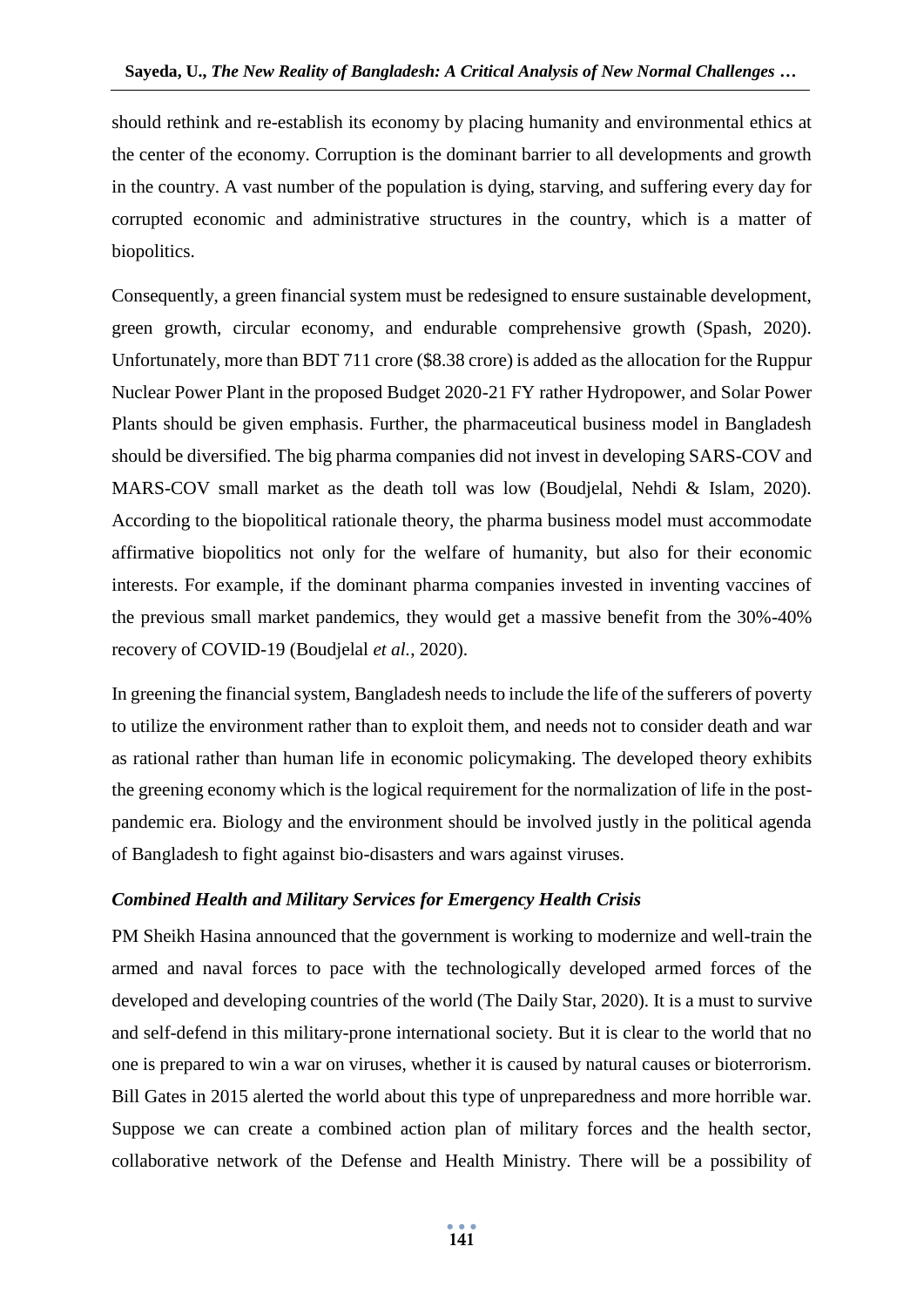defeating the global pandemic COVID-19 (Gates, 2020). Bill Gates (2015) also stated that if anyone does the rational calculation, he can measure the rising health budget allocation is significantly cheaper than the potential cost of the impacts of the war. Bangladesh needs a military-health combined structure to contain future pandemics.

The combination of the health and defense sector will help Bangladesh to prepare for the next pandemic. The process of this preparation should be started in the post-pandemic new normal. This is the way by which biology can be included affirmatively in the militarization. This phenomenon indicates the evolution of individual and international securitization processes according to the neorealism approach of IR. The current evolution demands a biopolitical strategy for every country including Bangladesh.

## **Conclusion**

The new normal is the post-corona reconstruction and restarting phase. The era will be remarkably challenging for a developing and densely populated country like Bangladesh. From biotechnological intervention in the regular phenomenon of birth and death to other bioterrorism, deployment of biopolitics now has become unavoidable. So, the research has proposed the Biopolitical Rationale hypothesis to deal with the next normalization challenges. The present study suggests what type of policy strategy should be taken to manage the new normal reconstruction of Bangladesh but does not explore how to employ them.

Bangladesh should prioritize the biopolitical policy strategy to incorporate all settings of the life of the population rather than to negatively politicize their life. The government should hold on the patterns of biopower to set straight the bio-disaster damages in the health sector, economic employment, career development, tourism, pharma business sector, administrative bodies, environmental sector, information and technology sector, social security sector, *etc*. Several beneficial institutions, like the Kyoto Protocol and the Paris Agreement, have not proven significant enough to make the state leaders understand the importance of the environmental solution yet. The emergence of the COVID-19 epidemic should be reasonable enough to take sufficient measures to highlight the environment as a solution rather than a problem. If biology and politics consolidate appropriately, the new normal reframing of Bangladesh will be a more progressive opportunity. The incorporation of biopolitics in the core governing system will be a crucial challenge to the government.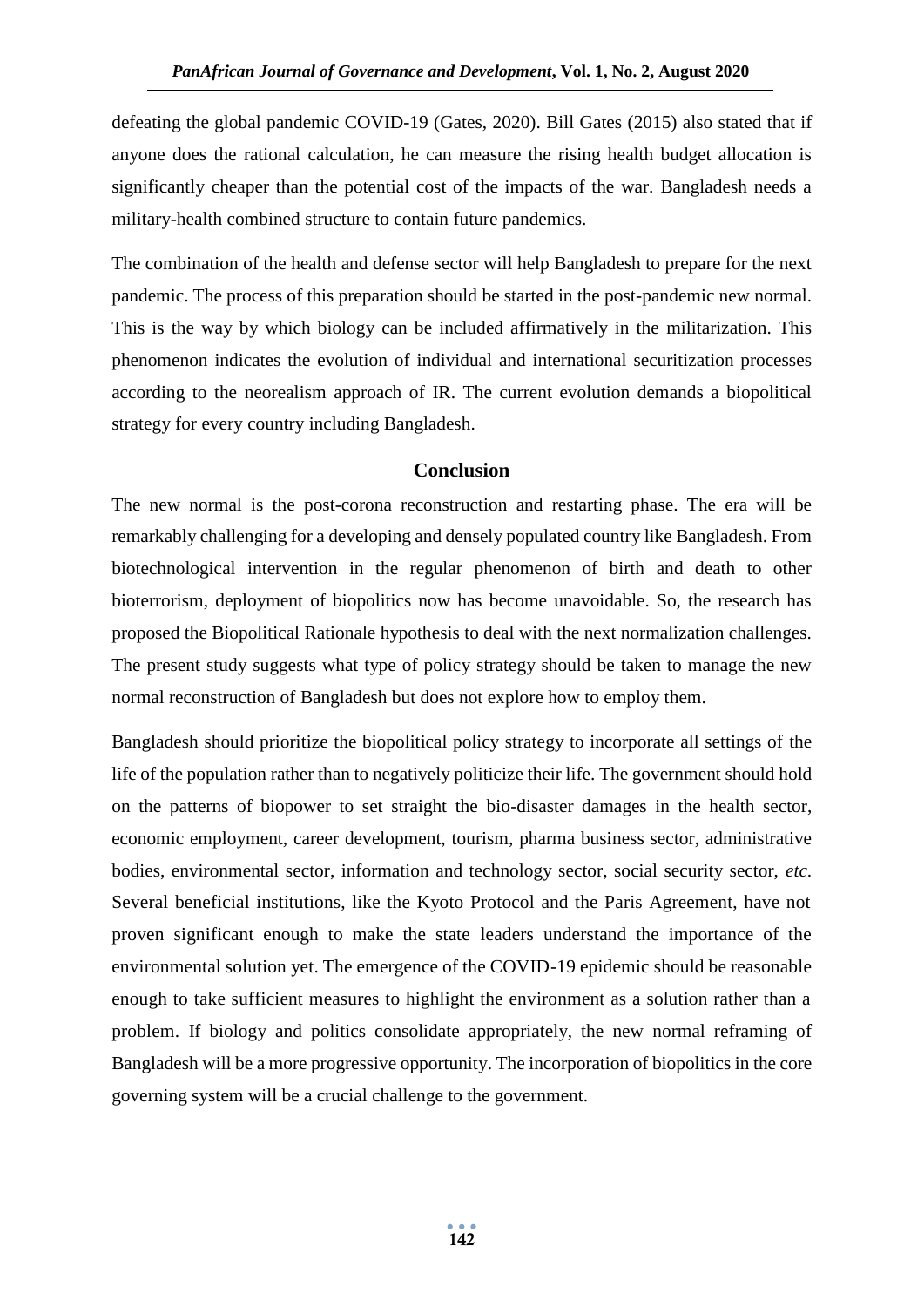#### **References**

- Adhikary, T. S. (2020). Treating Covid-19 Patients at All Hospitals: Experts Fear Wider Transmission. *The Daily Star*, May 29, 2020. Retrieved from [https://www.thedailystar.net/city/news/treating-covid-19-patients-all](https://www.thedailystar.net/city/news/treating-covid-19-patients-all-hospitals-experts-fear-wider-transmission-1906111)[hospitals-experts-fear-wider-transmission-1906111](https://www.thedailystar.net/city/news/treating-covid-19-patients-all-hospitals-experts-fear-wider-transmission-1906111)
- Agamben, G. (1998). *Homo Sacer. Sovereign Power and Bare Life*. Stanford: Stanford University Press.
- Akter, H. (2020). PM Sheikh Hasina Launches New Regional Office of Global Center on Adaptation. *The Orient News*, September 10, 2020. Retrieved from [https://www.theorientnews.com/index.php/asia/bangladesh/item/1520-pm](https://www.theorientnews.com/index.php/asia/bangladesh/item/1520-pm-sheikh-hasina-launches-new-regional-office-of-global-center-on-adaptation)[sheikh-hasina-launches-new-regional-office-of-global-center-on-adaptation](https://www.theorientnews.com/index.php/asia/bangladesh/item/1520-pm-sheikh-hasina-launches-new-regional-office-of-global-center-on-adaptation)
- Alam, M., & Ayanie, F. T. (2020). Berlin Wall to Mexico Wall: The Drama of Neoliberalism. *PanAfrican Journal of Governance and Development (PJGD)*, 1(1), 21-48.
- Baniamin, H. M., Rahman, M., & Hasan, M. T. (2020). The COVID-19 Pandemic: Why Are Some Countries Coping More Successfully than Others? *Asia Pacific Journal of Public Administration*, 42(3), 153-169.
- Banna, M. H. L., Sayeed, A., Kundu, S., Christopher, E., Hasan, M. T., Begum, M. R., Khana, M. S. I. (2020). The impact of the COVID-19 Pandemic on the Mental Health of the Adult Population in Bangladesh: A Nationwide Cross-sectional Study. *International Journal of Environmental Health Research*, DOI: [10.1080/09603123.2020.1802409](https://doi.org/10.1080/09603123.2020.1802409)
- Benjamin, S., Dillette, A., & Alderman, D. H. (2020). "We can't Return to Normal": Committing to Tourism Equity in the Post-Pandemic Age. *Tourism Geographies*, 22(3), 476-483.
- Best, J. (2020). What's New? What's Normal?. *Sociological Forum*, 26(4), DOI: [10.1111/j.1573-7861.2011.01283.x](https://doi.org/10.1111/j.1573-7861.2011.01283.x)
- Booij, P. (2020). The Problematic Concept of the New Normal*. Futurebased*. Retrieved from <https://futurebased.org/topics/the-problematic-concept-of-the-new-normal/>
- Boudjelal, M., Nehdi, A., & Islam, I. (2020). Why do SARS-COV vaccines not exist? The pharma scientific intelligence and business model must be revisited!. *Expert Opinion on Drug* Retrieved from<https://doi.org/10.1080/17460441.2020.17>
- BRAC. (2020). *COVID-19: Situation Report*. Available at:<https://lnkd.in/gH7u3Mm>
- Carneiro, M. M. (2020). Women's Health During the COVID-19 Pandemic: New Roles and Views in Health Care. *Women & Health*, 60(8), 849-850.
- Centre for Policy Dialogue. (2020*). Unrealistic fiscal framework demands an early budget revision: CPD*. Retrieved from [https://www.linkedin.com/posts/centre-for](https://www.linkedin.com/posts/centre-for-policy-dialague-cpd-_unrealistic-fiscal-framework-demands-an-early-activity-6677836035055079425-MXcBhttps:/cpd.org.bd/unrealistic-fiscal-framework-demands-an-early-budget-revision-cpd/)[policy-dialague-cpd-\\_unrealistic-fiscal-framework-demands-an-early-activity-](https://www.linkedin.com/posts/centre-for-policy-dialague-cpd-_unrealistic-fiscal-framework-demands-an-early-activity-6677836035055079425-MXcBhttps:/cpd.org.bd/unrealistic-fiscal-framework-demands-an-early-budget-revision-cpd/)[6677836035055079425-MXcBhttps:/cpd.org.bd/unrealistic-fiscal-framework](https://www.linkedin.com/posts/centre-for-policy-dialague-cpd-_unrealistic-fiscal-framework-demands-an-early-activity-6677836035055079425-MXcBhttps:/cpd.org.bd/unrealistic-fiscal-framework-demands-an-early-budget-revision-cpd/)[demands-an-early-budget-revision-cpd/](https://www.linkedin.com/posts/centre-for-policy-dialague-cpd-_unrealistic-fiscal-framework-demands-an-early-activity-6677836035055079425-MXcBhttps:/cpd.org.bd/unrealistic-fiscal-framework-demands-an-early-budget-revision-cpd/)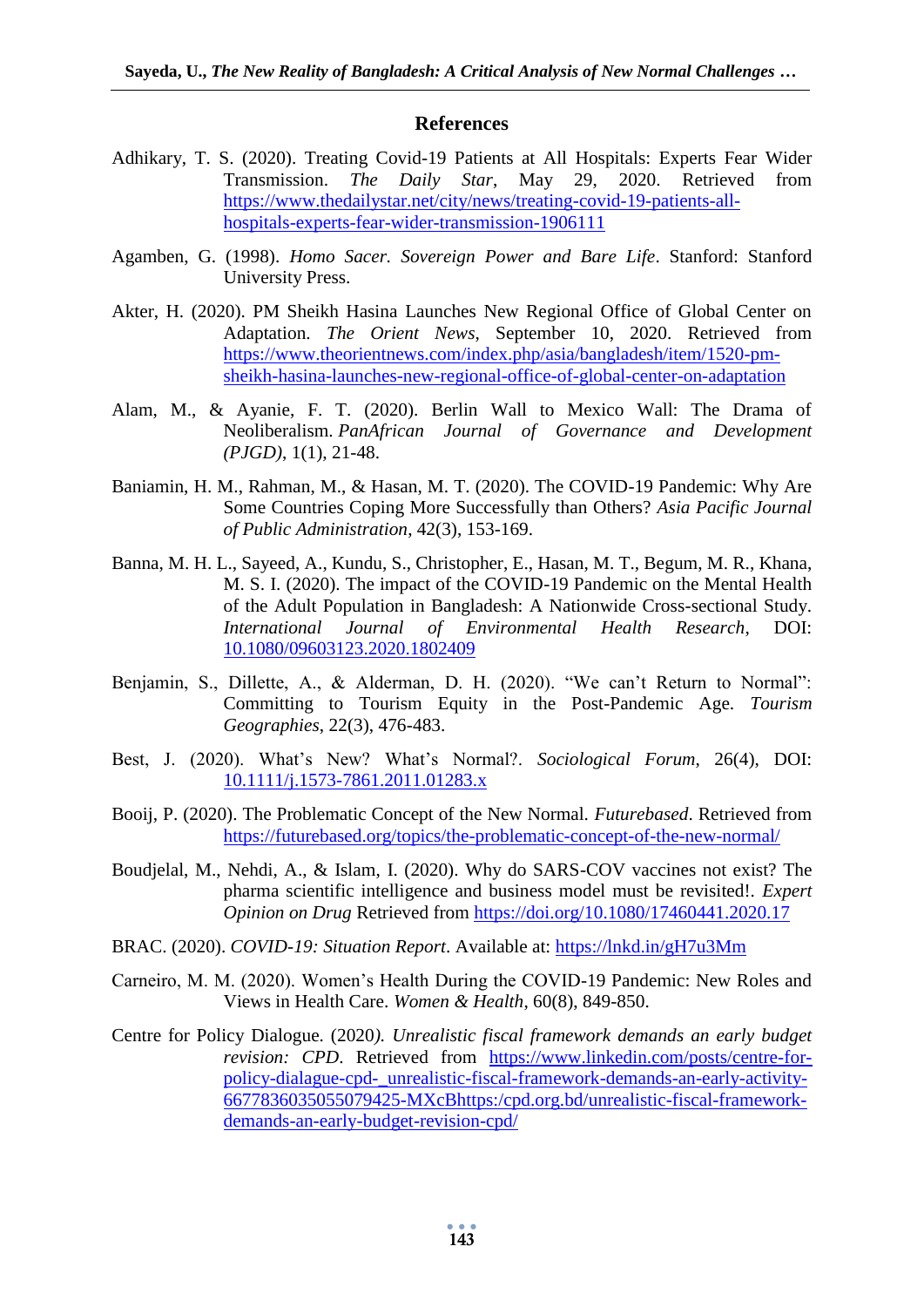- Church, K., Gassner, J., & Elliott, M. (2020). Reproductive Health under COVID-19 Challenges of Responding in a Global Crisis. *Sexual and Reproductive Health Matters*, 28(1), DOI: [10.1080/26410397.2020.1773163](https://doi.org/10.1080/26410397.2020.1773163)
- Clean Clothes Campaign. (2020). Live-blog: *How the Coronavirus Affects Garment Workers in Supply Chains.* Retrieved fro[m https://cleanclothes.org/news/2020/live-blog](https://cleanclothes.org/news/2020/live-blog-on-how-the-coronavirus-influences-workers-in-supply-chains)[on-how-the-coronavirus-influences-workers-in-supply-chains](https://cleanclothes.org/news/2020/live-blog-on-how-the-coronavirus-influences-workers-in-supply-chains)
- Didek, E. (2012). What are the basic concepts of neorealism? *ResearchGate*. Retrieved from https://www.researchgate.net/post/What are the basic concepts of neorealis [m](https://www.researchgate.net/post/What_are_the_basic_concepts_of_neorealism)
- Duffield, M. (2007). *Development, Security and Unending War*. Cambridge: Polity Press.
- Etzioni, A. (2011). The New Normal. *Sociological Forum*, 26(4), DOI: Retrieved from <https://doi.org/10.1111/j.1573-7861.2011.01282.x>
- Euro RSCG Worldwide. (2010). *Prosumer Report: The Emergence of the New Consumer.*
- Ferhani, A., & Rushton, S. (2020). The International Health Regulations, COVID-19, and Bordering Practices: Who Gets in, What Gets out, and Who Gets Rescued? *Contemporary Security Policy*, 41(3), 458-477.
- Filipe, A. M. (2014). *Biopolitics*, DOI: [10.1002/9781118410868.wbehibs255](https://doi.org/10.1002/9781118410868.wbehibs255)
- Foucault, M. (1978). *The History of Sexuality: An Introduction* (Volume 1). New York: Vintage Books.
- Ganguly, M. (2020). Bangladesh should listen to its health workers*. The Daily Star*, June 21, 2020*.* Retrieved from [https://www.thedailystar.net/country/news/govt](https://www.thedailystar.net/country/news/govt-working-make-armed-forces-more-modern-well-trained-pm-1840675)[working-make-armed-forces-more-modern-well-trained-pm-1840675](https://www.thedailystar.net/country/news/govt-working-make-armed-forces-more-modern-well-trained-pm-1840675)
- Gates, B. (2015). The Next Outbreak? We're Not Ready. [https://youtu.be/6Af6b\\_wyiwI](https://youtu.be/6Af6b_wyiwI)
- Gills, B. (2020). Deep Restoration: From the great implosion to the great awakening. *Globalizations*. Retrieved from <https://doi.org/10.1080/14747731.2020.1748364>
- Globaltimes. (2020). Xi's 'New Normal' Theory (2020). *Globaltimes*, Available at: <http://www.globaltimes.cn/content/890962.shtml>
- Goggin, G., & Ellis, K. (2020). Disability, Communication, and Life Itself in the COVID-19 Pandemic*. Health Sociology Review*, 29(2), 168-176.
- Habas, K., Nganwuchu, C., Shahzad, F., Gopalan, R., Haque, M., Rahman, S., Nasim, T. (2020). Resolution of Coronavirus Disease 2019 (COVID-19). *Expert Review of Anti-infective Therapy.* Retrieved from <https://doi.org/10.1080/14787210.2020.1797487>
- Heisbourg, F. (2020). From Wuhan to the World: How the Pandemic Will Reshape Geopolitics. *Survival*, 62(3), 7-24.
- Hite, L. M., & McDonald, K. S. (2020). Careers after COVID-19: Challenges and Changes. *Human Resource Development International*, DOI: [10.1080/13678868.2020](https://doi.org/10.1080/13678868.2020)
- Hossain, M. M., Mazumder, H., Tasnim, S., Nuzhath, T., & Sultana, A. (2020). Geriatric Health in Bangladesh during COVID-19: Challenges and Recommendations.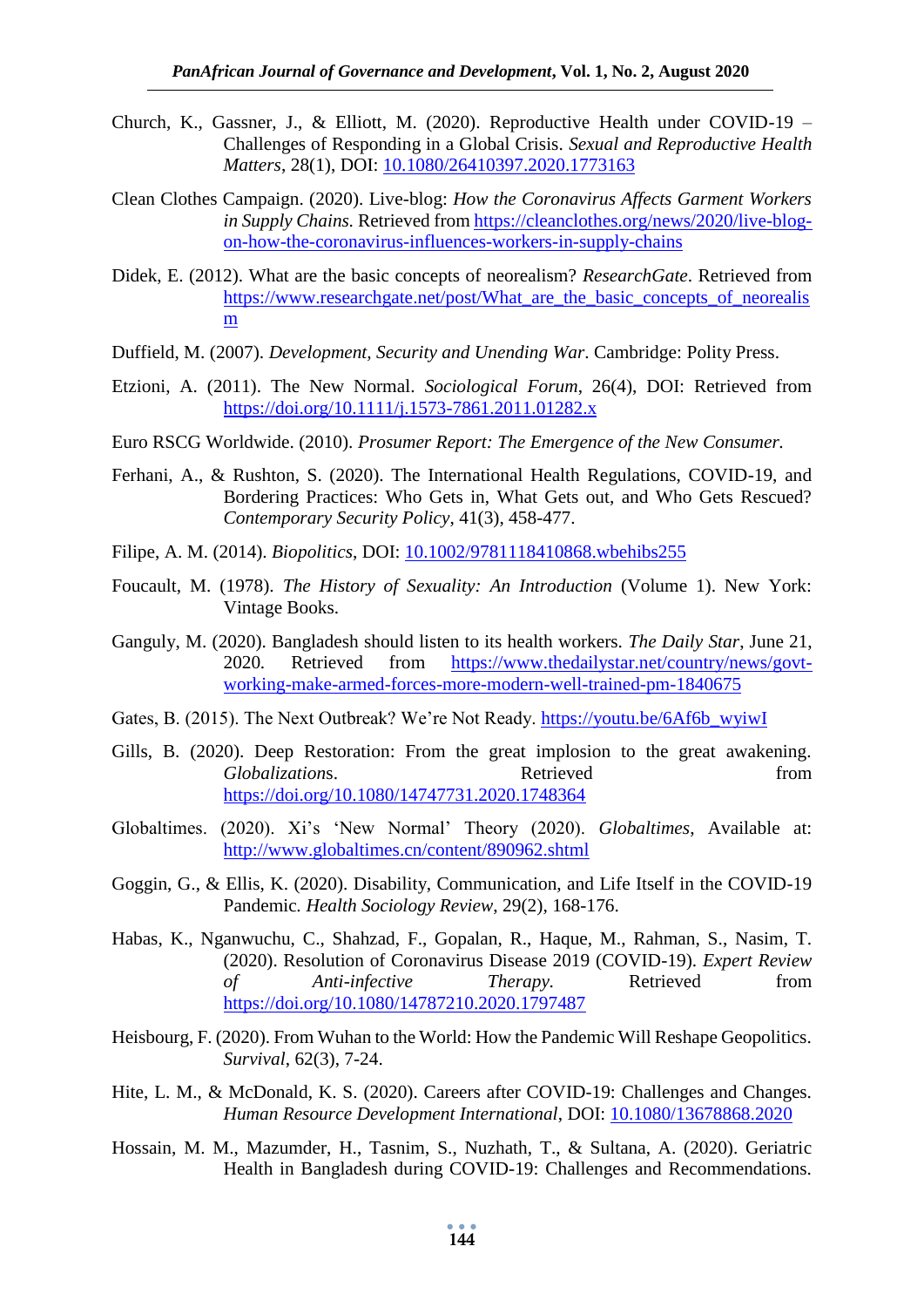*Journal of Gerontological Social Work*, DOI: [10.1080/01634372.2020.1772932](https://doi.org/10.1080/01634372.2020.1772932) 

- Huq, S. & Biswas, R. K. (2020). COVID-19 in Bangladesh: Data deficiency to delayed decision. *Australia*. Retrieved from <https://www.ncbi.nlm.nih.gov/pmc/articles/PMC7182300/>
- Islam, M. J., Sania, A., Haider, N., Homaira, D. N., & Urmi, T. (2020). বাংলাদেশে কোভিড-১৯ মোকাবিলায় র $\,$ যাপিড অ্যান্টিজেন টেস্টের ভর্মিকা (The role of the Rapid Antigen test in the COVID-19 response of Bangladesh). *The Daily Star*, June 19, 2020.
- Islam, S. T. &, Divadkar, Y. N. (2020). How Bangladesh's Leaders Should Respond to the Economic Threats of COVID-19. *World Economic Forum*, April 13, 2020. Retrieved from [https://www.weforum.org/agenda/2020/04/covid-19](https://www.weforum.org/agenda/2020/04/covid-19-coronavirus-bangladesh/) [coronavirus-bangladesh/](https://www.weforum.org/agenda/2020/04/covid-19-coronavirus-bangladesh/)
- Jackson, R. & Sorensen, G. (2010). *Introduction to International Relations: Theories and* Approaches (5<sup>th</sup> Ed.). Oxford: Oxford University Press.
- Kunzmann, K. R. (2020). Smart Cities After Covid-19: Ten Narratives. *Disp - The Planning Review*, 56(2), 20-31.
- Kwok, A. D. J. & Koh, S. G. M. (2020). COVID-19 and Extended Reality (XR). *Current Issues in Tourism*. Retrieved from<https://doi.org/10.1080/13683500.2020.1798896>
- Laato, S., Islam, A. K. M. N., Islam, M. N., & Whelan, E. (2020). What Drives Unverified Information Sharing and Cyberchondria During the COVID-19 Pandemic? *European Journal of Information Systems*, 29(3), 288-305.
- Larsen, R. (2020). How to Win the War on Coronavirus. National Review. Retrieved from [https://www.nationalreview.com/2020/03/coronavirus-pandemic-how-to-win](https://www.nationalreview.com/2020/03/coronavirus-pandemic-how-to-win-the-war/)[the-war/](https://www.nationalreview.com/2020/03/coronavirus-pandemic-how-to-win-the-war/)
- Lewis, S. C., King, A. D. & Kirkpatrick, S. E. P. (2017). Defining a New Normal for Extremes in a New Normal. *American Meteorological Society*, DOI: [10.1175/BAMS-D-](https://doi.org/10.1175/BAMS-D-16-0183.1)[16-0183.1](https://doi.org/10.1175/BAMS-D-16-0183.1)
- Mary, S., Bitzer, J., & Rowlands, S. (Eds). (2020). Testing Times. *The European Journal of Contraception & amp; Reproductive Health Care*, 25(3), 167-168.
- Maswood, M. H. (2020). Health System Needs to be Redesigned. *NEWAGE*, June 03, 2020*.* Retrieved from [https://www.newagebd.net/article/107522/health-system](https://www.newagebd.net/article/107522/health-system-needs-to-be-redesigned)[needs-to-be-redesigned](https://www.newagebd.net/article/107522/health-system-needs-to-be-redesigned)
- Mazumder, H., Hossain, M. M., & Das, A. (2020). Geriatric Care during Public Health Emergencies: Lessons Learned from Novel Corona Virus Disease (COVID-19) Pandemic. *Journal of Gerontological Social Work*, DOI: [10.1080/01634372.2020.1746723](https://doi.org/10.1080/01634372.2020.1746723)
- Noble, H. & Mitchell, G. (2016). What is Grounded Theory? *CrossMark*, DOI: [10.1136/eb-](https://doi.org/10.1136/eb-2016-102306)[2016-102306](https://doi.org/10.1136/eb-2016-102306)
- Pathan, A. S. K. (2020). Access to Information vs. Blocking of Information During COVID-19 Pandemic: A Governance Dilemma in the Era of Crowdsourcing Based on ICT. *International Journal of Computers and Applications*, 42(6), 531-532.